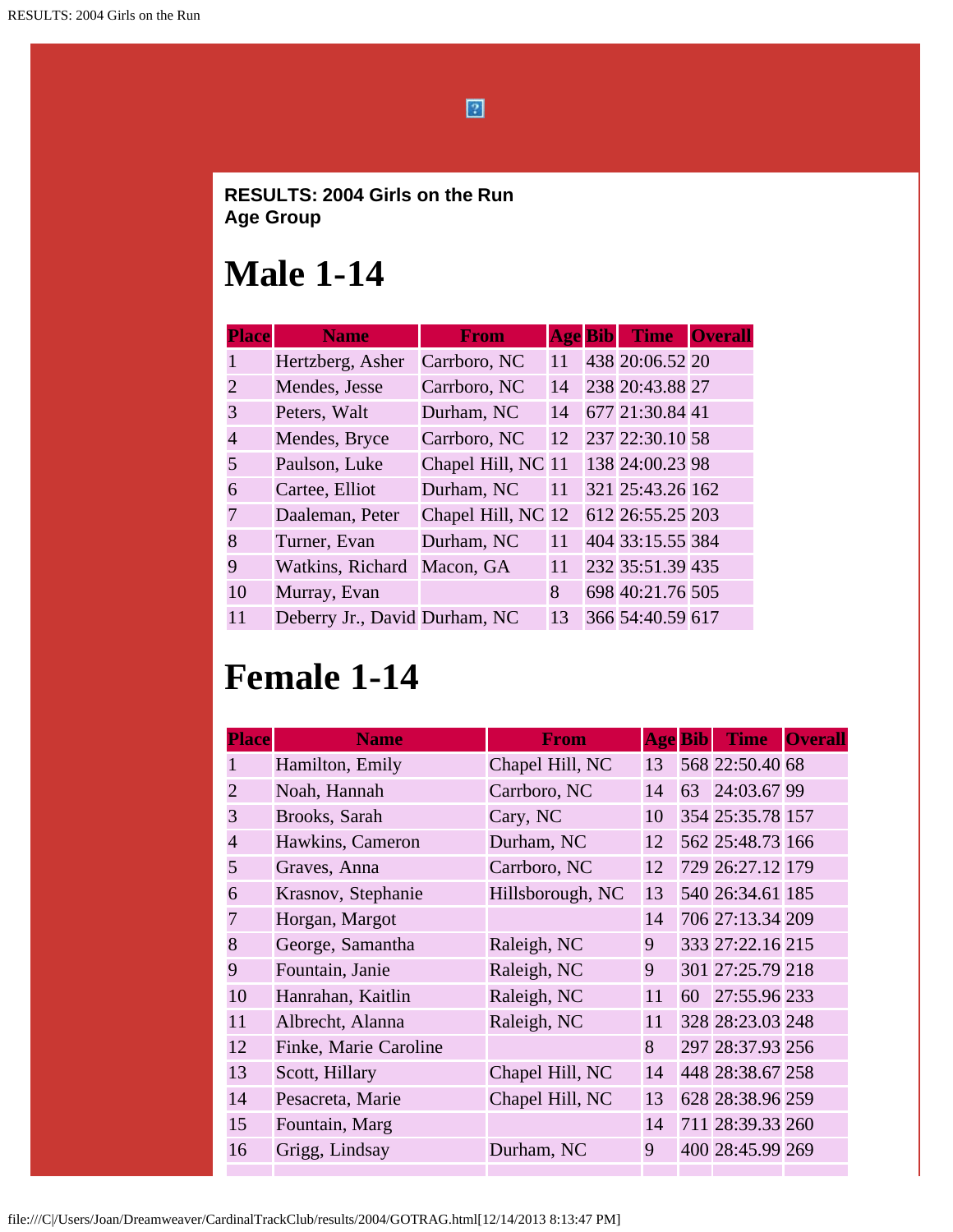| 17 | Krasnov, Allison                     | Hillsborough, NC     | 9     | 541 29:11.01 294 |  |
|----|--------------------------------------|----------------------|-------|------------------|--|
| 18 | Lampuri, Amanda                      | Morrisville, NC      | 10    | 358 29:51.29 309 |  |
| 19 | Wunder, Samantha                     | Cary, NC             | 8     | 364 30:10.40 315 |  |
| 20 | Connors, Kaitlin                     |                      | 12    | 655 30:18.47 320 |  |
| 21 | Beale, Grace                         | Cary, NC             | 9     | 361 30:58.32 334 |  |
| 22 | Mendes, Lexi                         | Carrboro, NC         | 9     | 236 31:14.16 340 |  |
| 23 | Hein, Kate                           | Durham, NC           | 10    | 371 31:14.82 342 |  |
| 24 | Lemmons, Hayley                      | Raleigh, NC          | 10    | 300 31:17.26 345 |  |
| 25 | Paulson, Kate Merritt                | Chapel Hill, NC      | 9     | 136 31:25.00 352 |  |
| 26 | Daley, Hope                          | Chapel Hill, NC      | 9     | 194 32:01.01 362 |  |
| 27 | Mraz, Maise                          | Chapel Hill, NC      | 9     | 344 32:04.23 366 |  |
| 28 | Thompson, Ashley                     | Durham, NC           | 10    | 410 32:43.46 374 |  |
| 29 | Rogers, Mary Alston                  | Raleigh, NC          | 11    | 306 32:44.32 375 |  |
| 30 | Turner, Abby M.                      | Durham, NC           | 9     | 402 33:19.08 386 |  |
| 31 | Whitacre, Jessica                    | Fuquay-Varina, NC 10 |       | 392 33:21.52 387 |  |
| 32 | Cross, Jackie                        | Cary, NC             | 14    | 445 33:28.26 390 |  |
| 33 | Norris, Lauren                       | Cary, NC             | 14    | 534 33:28.58 391 |  |
| 34 | Johnson, Meg                         | Chapel Hill, NC      | 11    | 485 33:41.16 395 |  |
| 35 | Berndt, Sarah                        | Durham, NC           | 11    | 626 33:56.97 398 |  |
| 36 | Bard, Holly                          | Chapel Hill, NC      | 10    | 416 34:01.64 400 |  |
| 37 | Whitley, Christine                   | Chapel Hill, NC      | 11    | 414 34:27.65 410 |  |
| 38 | Durovich, Graeme                     | Chapel Hill, NC      | 12    | 422 34:43.12 413 |  |
| 39 | Fleming, Kate                        | Chapel Hill, NC      | 10    | 373 34:43.43 414 |  |
| 40 | Ambrose, Gen                         | Chapel Hill, NC      | 10    | 346 34:54.76 417 |  |
| 41 | Russo, Marina                        | Cary, NC             | 10    | 362 34:56.36 421 |  |
| 42 | Barbarin, Olivia                     | Chapel Hill, NC      | 10    | 413 34:58.10 423 |  |
| 43 | Daaleman, Claire                     | Chapel Hill, NC      | 9     | 614 35:02.49 426 |  |
| 44 | Graves, Savannah                     | Raleigh, NC          | 10    | 307 35:30.02 431 |  |
| 45 | Vitek, Anna Louise                   |                      | 10    | 715 35:30.31 432 |  |
| 46 | Rowe, Julia                          | Chapel Hill, NC      | 10    | 157 35:51.73 436 |  |
| 47 | Bowlin, Lindsey                      | Raleigh, NC          | 11    | 334 35:53.38 437 |  |
| 48 | Morgan, Bryn                         | Chapel Hill, NC      | 9     | 636 36:05.16 445 |  |
| 49 | Gouchoe-Hanas, Kyle                  | Durham, NC           | 9     | 369 36:22.19 446 |  |
| 50 | Roberts, Madison                     | Chapel Hill, NC      | 9     | 313 36:24.19 447 |  |
| 51 | Bunch, Mary                          | Chapel Hill, NC      | 9     | 594 36:26.56 450 |  |
| 52 | Marr, Carey                          | Chapel Hill, NC      | 9     | 575 36:32.86 452 |  |
| 53 | Peterson, Morgan                     | Hillsborough, NC     | 10    | 127 36:33.13 453 |  |
| 54 | Kennedy, Julianne                    | Chapel Hill, NC      | $8\,$ | 417 36:41.43 462 |  |
| 55 | De Luca-Westrate, Oceania Durham, NC |                      | 9     | 314 36:57.30 465 |  |
| 56 | Kimmel, Emma                         | Chapel Hill, NC      | 11    | 500 37:05.32 468 |  |
| 57 | Hey, Sarah                           | Chapel Hill, NC      | 10    | 653 37:06.85 469 |  |
| 58 | Green, Katherine                     | Cary, NC             | 9     | 352 37:07.18 470 |  |
| 59 | Giarla, Annie                        | Chapel Hill, NC      | 9     | 203 37:38.26 475 |  |
| 60 | Taylor, Ada                          | Durham, NC           | 10    | 221 37:41.31 476 |  |
|    |                                      |                      |       |                  |  |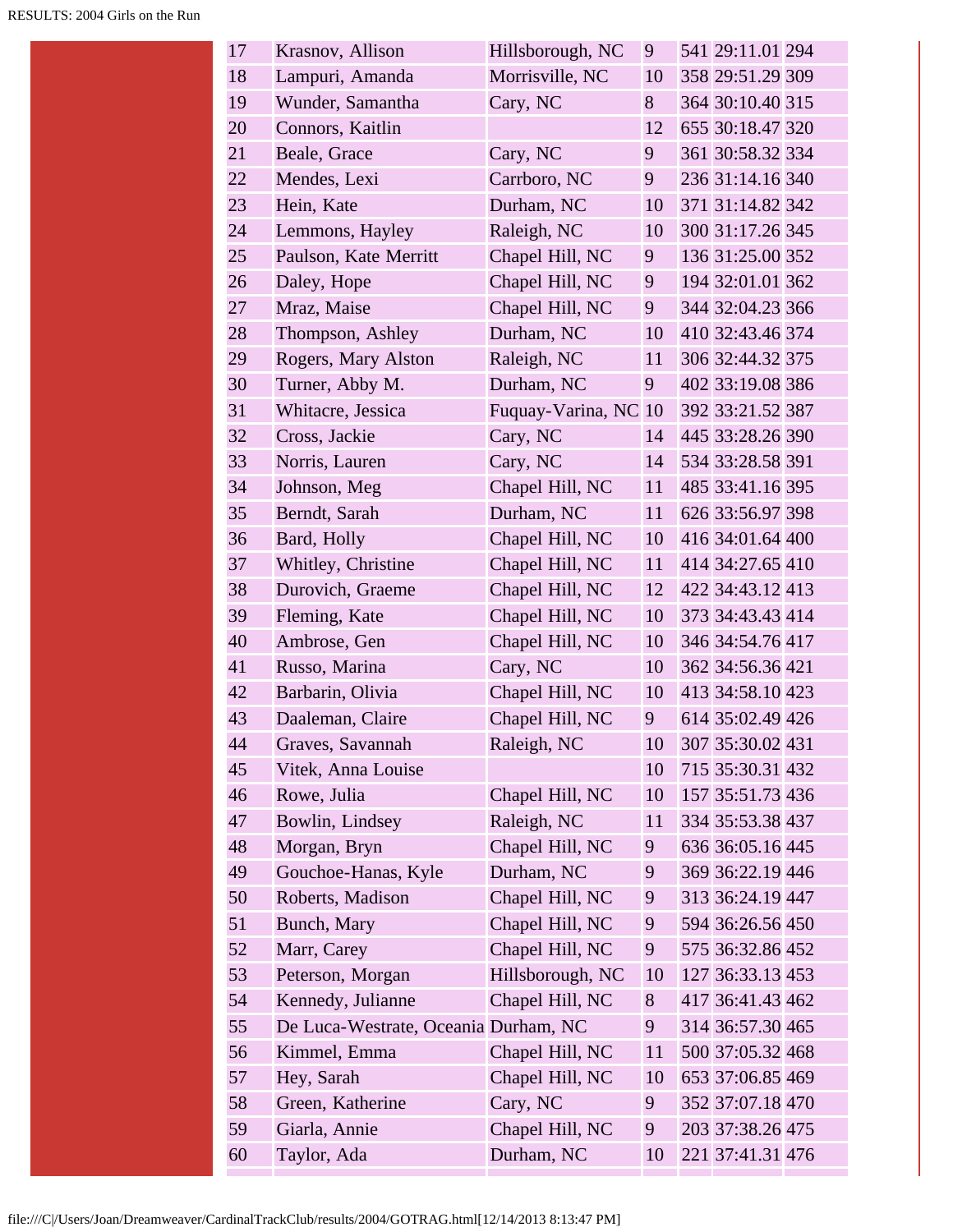| 61  | Marshall, Katie   | Chapel Hill, NC      | 9              | 341 38:18.93 480 |
|-----|-------------------|----------------------|----------------|------------------|
| 62  | Ghanem, Nora      | Durham, NC           | 5              | 319 38:36.16 488 |
| 63  | Ladd, Halston     | Hillsborough, NC     | 12             | 551 38:50.64 491 |
| 64  | Mani, Rachel      | Wake Forest, NC      | 11             | 332 38:52.41 493 |
| 65  | Waffa, Carly      | Chapel Hill, NC      | 9              | 409 39:13.81 494 |
| 66  | Hobgood, Haley    | Durham, NC           | 9              | 406 39:30.26 495 |
| 67  | Callanon, Dari    | Chapel Hill, NC      | 10             | 339 40:05.81 498 |
| 68  | Miller, Megan     |                      | 9              | 675 40:10.53 502 |
| 69  | Litcher, Cameron  | Raleigh, NC          | 9              | 326 40:12.50 503 |
| 70  | Devetski, Maura   | Chapel Hill, NC      | 9              | 340 40:21.48 504 |
| 71  | Keyser, Amanda    | Wake Forest, NC      | 11             | 205 40:46.49 506 |
| 72  | Schultz, Shelby   | Hillsborough, NC     | 11             | 421 40:46.92 507 |
| 73  | Holst, Megan      | Wake Forest, NC      | 11             | 330 41:29.17 515 |
| 74  | Johnson, Marina   | Morrisville, NC      | 12             | 25 41:54.13 516  |
| 75  | Cartee, Hayley    | Durham, NC           | 9              | 323 42:03.71 518 |
| 76  | Mauch, Alexandra  | Chapel Hill, NC      | 9              | 347 42:51.68 522 |
| 77  | Moorman, Virginia | Durham, NC           | 9              | 411 43:01.16 525 |
| 78  | Watkins, Maiben   | Macon, GA            | 8              | 233 43:02.46 526 |
| 79  | Rocamora, Kayla   | Durham, NC           | 9              | 317 43:37.52 528 |
| 80  | Coleman, Shevonne | Henderson, NC        | 10             | 393 44:55.97 533 |
| 81  | McClain, Kiara    | Fuquay-Varina, NC 11 |                | 386 45:30.15 535 |
| 82  | Reckendorf, Angie | Apex, NC             | 8              | 350 45:41.05 537 |
| 83  | Seymour, Chante   | Chapel Hill, NC      | 11             | 345 45:43.36 539 |
| 84  | Spence, Laquinta  | Holly Springs, NC    | 11             | 388 45:43.74 540 |
| 85  | Williams, Jamie   | Durham, NC           | 12             | 616 46:05.49 544 |
| 86  | Hayes, Chelsea    | Durham, NC           | 12             | 618 46:05.80 545 |
| 87  | Graves, Hallie    | Carrboro, NC         | 8              | 727 46:26.56 546 |
| 88  | Doyle, Carolyn    | Hillsborough, NC     | 8              | 179 46:52.99 552 |
| 89  | McLeoud, Angelica | Fuquay-Varina, NC 10 |                | 389 47:18.83 554 |
| 90  | Robinson, Nykisha | Fuquay-Varina, NC 10 |                | 382 47:19.16 555 |
| 91  | Williams, Olivia  | Durham, NC           | 9              | 619 47:53.67 558 |
| 92  | Pittman, Kelsey   | Cary, NC             | 9              | 356 48:14.04 562 |
| 93  | O'Neal, Caitlin   | Chapel Hill, NC      | 11             | 419 48:38.11 565 |
| 94  | Kolk, Christine   | Chapel Hill, NC      | 7              | 282 48:44.90 567 |
| 95  | Kolk, Caroline    | Chapel Hill, NC      | 5 <sup>5</sup> | 227 48:53.92 568 |
| 96  | Griffin, Caroline | Wellsley, MA         | 10             | 280 48:54.17 569 |
| 97  | Griffin, Courtney | Wellsley, MA         | 12             | 278 50:06.40 579 |
| 98  | Blackwood, Jesse  | Durham, NC           | 9              | 408 50:06.66 580 |
| 99  | Spencer, Sarah    | Durham, NC           | 8              | 573 50:30.30 582 |
| 100 | Clayton, Laura    | Durham, NC           | 9              | 405 51:52.00 591 |
| 101 | Peden, Ariana     | Chapel Hill, NC      | 9              | 428 51:55.31 593 |
| 102 | Collins, Daquanna | Fuquay-Varina, NC 9  |                | 387 54:23.35 605 |
| 103 | Lucas, T'Kendra   | Fuquay-Varina, NC 10 |                | 390 54:23.63 606 |
| 104 | Dargan, Candace   | Chapel Hill, NC      | 9              | 423 54:33.60 609 |
|     |                   |                      |                |                  |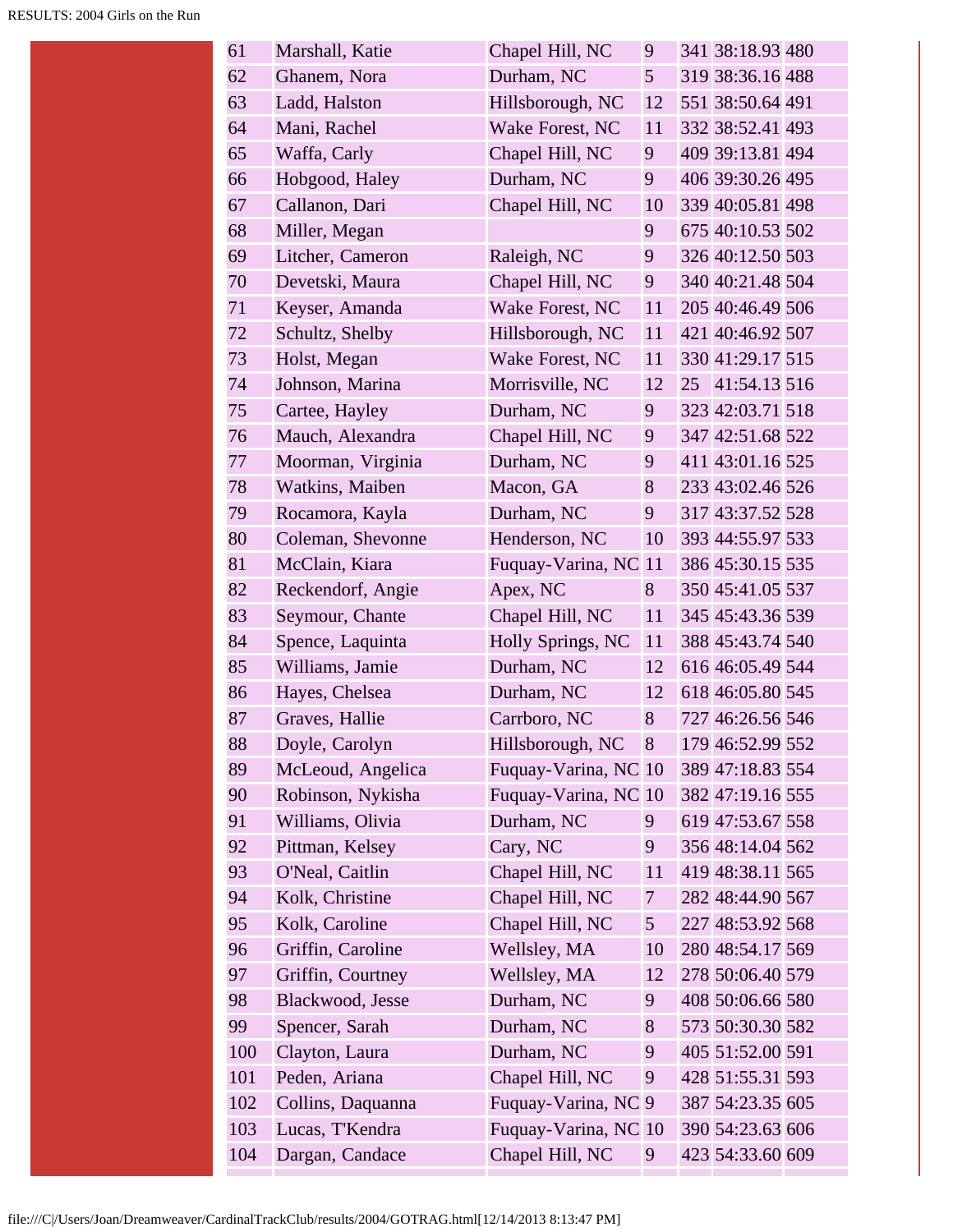|     | 105 Deberry, Danielle  | Durham, NC          |              | 375 54:40.04 615    |  |
|-----|------------------------|---------------------|--------------|---------------------|--|
|     | 106 Randall, Stephanie | Carrboro, NC        |              | 12 424 54:57.54 620 |  |
|     | 107 Perry, Chandra     | Durham, NC          |              | 10 377 55:11.53 621 |  |
|     | 108 Mitchell, Margaret | Durham, NC          | <sup>9</sup> | 378 55:39.29 624    |  |
| 109 | McAuley, Phylicia      | Fuquay-Varina, NC 9 |              | 391 57:46.79 626    |  |

# **Male 15-19**

| <b>Place</b>                | <b>Name</b>                                           | <b>From</b>                        |    | <b>Age Bib</b> Time Overall |  |
|-----------------------------|-------------------------------------------------------|------------------------------------|----|-----------------------------|--|
|                             | Matsushima, Brian Durham, NC                          |                                    | 15 | 649 20:40.99 25             |  |
| $\mathcal{D}_{\mathcal{L}}$ | Kerr, Christopher Hillsborough, NC 17 710 21:05.37 30 |                                    |    |                             |  |
| 3                           | Abram, Josh                                           | Chapel Hill, NC 16 731 22:12.47 54 |    |                             |  |
|                             | Couper, Steven                                        | Chapel Hill, NC                    |    | 16 654 22:44.49 65          |  |
|                             | Raye, Marco                                           | Bahama, NC                         |    | 15 650 24:24.07 110         |  |
| 6                           | Tancy, Matthew                                        | Durham, NC                         |    | 15 605 24:24.40 111         |  |
|                             | Gerth, Adrian                                         | Durham, NC                         | 15 | 645 24:25.13 112            |  |
|                             | Mills, Tyler                                          |                                    | 15 | 694 25:09.55 134            |  |

## **Female 15-19**

| <b>Place</b>   | <b>Name</b>                   | From                  | <b>Age Bib</b> | <b>Time</b>      | <b>Overall</b> |
|----------------|-------------------------------|-----------------------|----------------|------------------|----------------|
|                | Kanoy, Leigh                  |                       | 15             | 690 23:06.92 72  |                |
| $\overline{2}$ | Hamilton, Kaitlin             | Chapel Hill, NC       | 15             | 569 24:33.27 119 |                |
| 3              | OBrein, Michelle              |                       | 16             | 691 24:36.78 121 |                |
| $\overline{4}$ | Ranschoff, Sarah              | Chapel Hill, NC       | 15             | 583 24:37.06 122 |                |
| 5              | Tesch, Molly                  | Durham, NC            | 15             | 643 24:56.28 127 |                |
| 6              | Ritter, Gaelen                | Southern Pines, NC 15 |                | 620 25:12.61 136 |                |
| 7              | Chesson, Tricia               |                       | 15             | 753 26:29.74 182 |                |
| 8              | Tancy, Mindy                  | Durham, NC            | 18             | 606 27:14.87 210 |                |
| 9              | Nathen, Hadley                |                       | 17             | 692 28:56.43 282 |                |
| 10             | Lavin, Cara                   | Durham, NC            | 15             | 683 30:54.16 331 |                |
| 11             | Parkins, Donna                |                       | 15             | 722 32:10.24 369 |                |
| 12             | Branton, Elizabeth Durham, NC |                       | 15             | 730 32:25.17 370 |                |
| 13             | Rogers, Laura                 | Raleigh, NC           | 17             | 305 32:44.59 376 |                |
| 14             | Kotas, Laura                  | Morrisville, NC       | 18             | 538 40:09.85 501 |                |
| 15             | Hubbard, Allison              | Wake Forest, NC       | 15             | 336 41:02.04 509 |                |

# **Male 20-24**

| <b>Place</b> Name                                 | <b>From</b> |  | <b>Age Bib</b> Time Overall |  |
|---------------------------------------------------|-------------|--|-----------------------------|--|
| Smith, Andrew Chapel Hill, NC 21 581 17:23.88 7   |             |  |                             |  |
| Devins, Walter Chapel Hill, NC 24 592 22:04.73 50 |             |  |                             |  |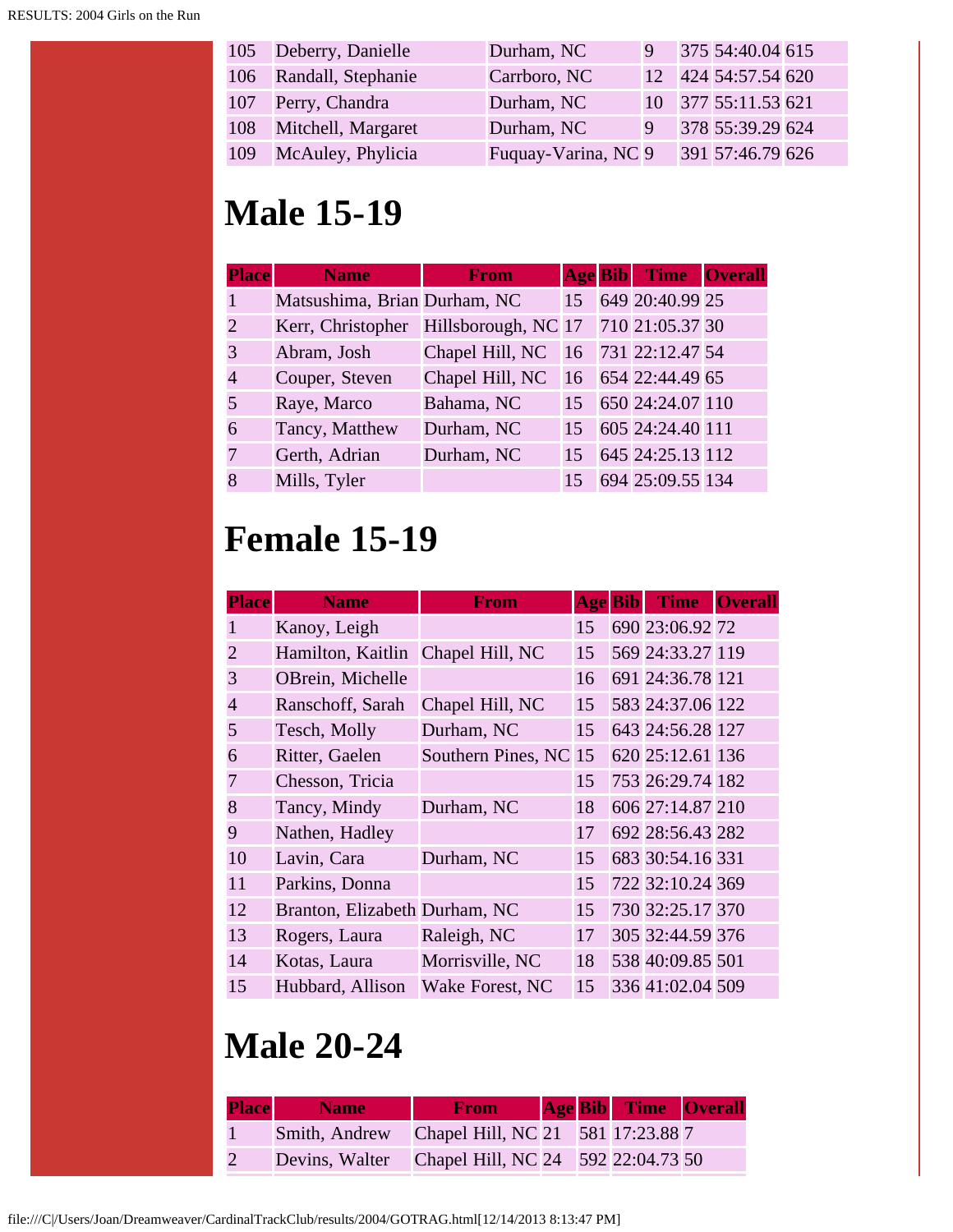| 3 <sup>1</sup> | McLelland, Drew Chapel Hill, NC 23 680 23:25.49 78 |  |                     |  |
|----------------|----------------------------------------------------|--|---------------------|--|
| $\overline{4}$ | Bryant, Stephen Efland, NC                         |  | 22 174 26:12.76 172 |  |
| 5              | Loyer, Kenneth Durham, NC                          |  | 24 103 30:14.39 317 |  |
| 6              | Beasley, Kemper Durham, NC                         |  | 24 123 30:15.16 318 |  |

## **Female 20-24**

| <b>Place</b>   | <b>Name</b>                   | From             | <b>Age Bib</b> |    | <b>Time</b>      | <b>Overall</b> |
|----------------|-------------------------------|------------------|----------------|----|------------------|----------------|
| $\mathbf{1}$   | Hardie, Elizabeth             | Carrboro, NC     | 23             |    | 487 21:09.73 31  |                |
| $\overline{2}$ | Wiggins, Laura                | Chapel Hill, NC  | 20             |    | 533 22:08.56 52  |                |
| 3              | Hardie, Darien                | Chapel Hill, NC  | 21             |    | 488 22:11.56 53  |                |
| $\overline{4}$ | Buckel, Jean                  | Carrboro, NC     | 23             |    | 168 22:56.38 69  |                |
| 5              | Lohrbach, Sarah               | Carrboro, NC     | 24             |    | 514 23:35.82 84  |                |
| 6              | Sellers, Amy                  |                  | 21             |    | 718 25:34.78 154 |                |
| 7              | DiMichele, Laura              | Chapel Hill, NC  | 23             |    | 530 26:31.55 183 |                |
| 8              | West, Kristin                 | Chapel Hill, NC  | 24             |    | 721 26:50.53 196 |                |
| 9              | Odell, Laura                  | Durham, NC       | 21             |    | 512 27:01.33 206 |                |
| 10             | Sallee, Jennifer              | Chapel Hill, NC  | 24             |    | 490 27:59.54 235 |                |
| 11             | Stout, Dayton                 | Durham, NC       | 24             |    | 287 28:07.68 242 |                |
| 12             | Franklin, Katie               | Raleigh, NC      | 20             |    | 647 28:40.70 263 |                |
| 13             | Rower, Alyssa                 |                  | 24             |    | 751 28:41.80 265 |                |
| 14             | Dimmick, Katy                 | Efland, NC       | 23             |    | 224 28:43.23 266 |                |
| 15             | Spencer, Elizabeth            | Chapel Hill, NC  | 22             | 43 | 29:06.61 288     |                |
| 16             | Rychel, Brianne               |                  | 24             |    | 717 29:57.74 311 |                |
| 17             | Mauer, Angela                 | Hillsborough, NC | 24             |    | 637 30:20.12 322 |                |
| 18             | Combs, Melissa                | Raleigh, NC      | 23             |    | 597 31:17.52 346 |                |
| 19             | Turner, Michelle              | Chapel Hill, NC  | 24             |    | 268 31:21.87 348 |                |
| 20             | Vardaman, Kristal             | Chapel Hill, NC  | 22             |    | 107 35:58.29 440 |                |
| 21             | Livengood, Rebecca Durham, NC |                  | 22             |    | 230 35:59.92 442 |                |
| 22             | Griffin, Emmy                 | Durham, NC       | 20             |    | 212 48:54.41 570 |                |
| 23             | Berutti, Lindsey              | Chapel Hill, NC  | 22             |    | 125 49:22.04 571 |                |
| 24             | Basmajian, Kristen            | Chapel Hill, NC  | 23             |    | 255 49:22.37 572 |                |
| 25             | Bryant, Krystal               |                  | 23             |    | 165 52:06.39 595 |                |
| 26             | Fields, Maria                 | Raleigh, NC      | 24             |    | 383 57:47.12 627 |                |

# **Male 25-29**

| <b>Place</b>  | <b>Name</b>     | <b>From</b>                           |    | <b>Age Bib</b> Time Overall |  |
|---------------|-----------------|---------------------------------------|----|-----------------------------|--|
|               | Mabe, Dave      | Chapel Hill, NC                       | 28 | 465 16:10.35 2              |  |
| $\mathcal{D}$ | Dudley, Patrick | Durham, NC                            |    | 25 685 17:01.26 4           |  |
| 3             | McDermott, Ryan | Christiansburg, VA 28 296 18:50.39 12 |    |                             |  |
|               | Watson, Edison  | Raleigh, NC                           | 27 | 734 19:38.95 15             |  |
|               | Benov, Ivo      | Durham, NC                            | 28 | 747 20:26.29 23             |  |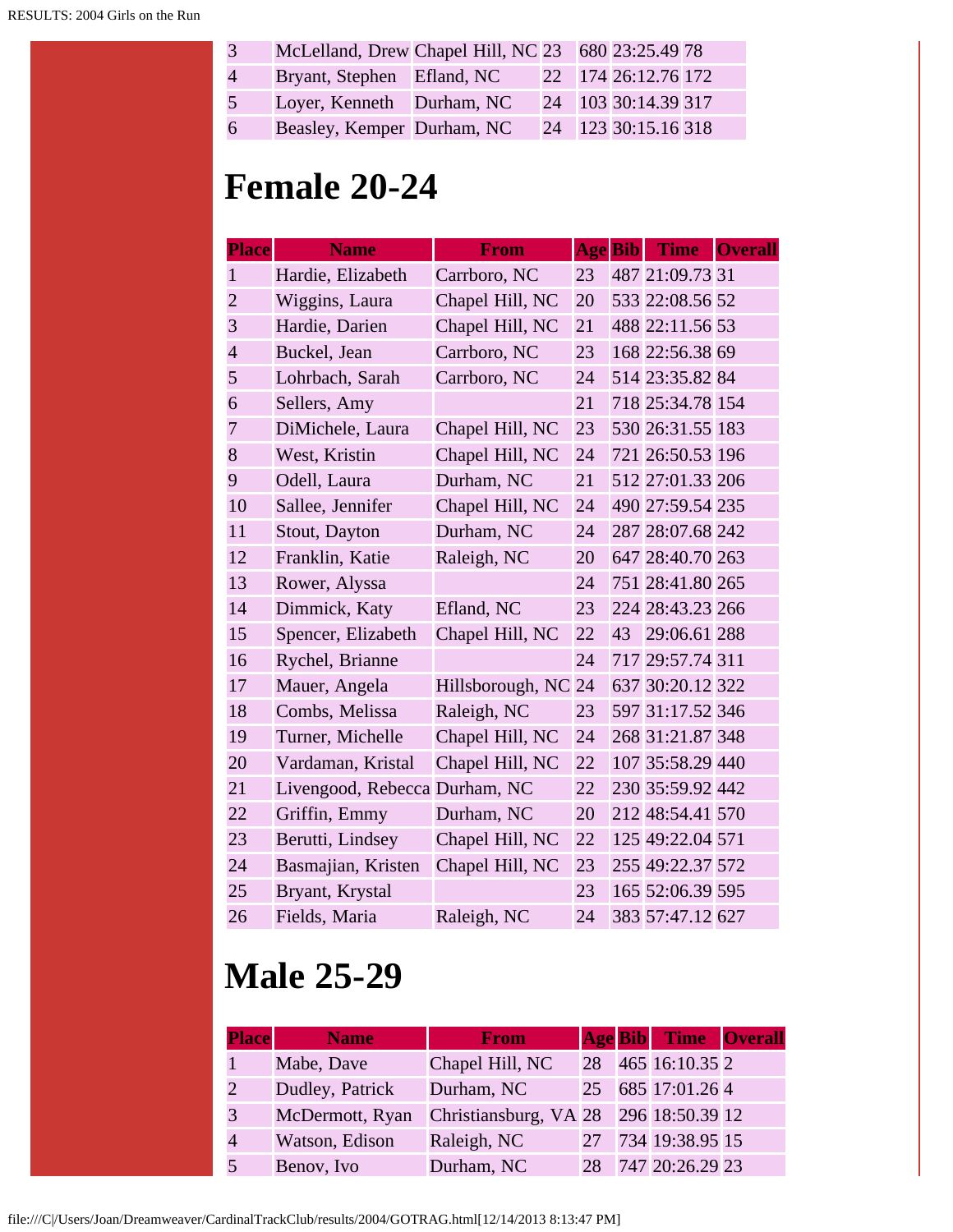| 6              | Rosengarten, Adam Carrboro, NC |                 | 27 |    | 676 20:31.51 24  |  |
|----------------|--------------------------------|-----------------|----|----|------------------|--|
| $\overline{7}$ | May, Edward                    |                 | 29 |    | 752 21:12.51 33  |  |
| 8              | Forder, Bradley                | Chapel Hill, NC | 26 |    | 646 21:42.22 43  |  |
| 9              | Corbett, Brad                  | Chapel Hill, NC | 29 |    | 509 22:18.74 56  |  |
| 10             | Dean, Brian                    | Chapel Hill, NC | 28 |    | 181 22:33.40 61  |  |
| 11             | Bennett, Wells                 | Durham, NC      | 26 |    | 246 22:47.64 67  |  |
| 12             | Lamond, David                  | Chapel Hill, NC | 29 |    | 247 23:19.02 76  |  |
| 13             | Marcus, Scott                  | Durham, NC      | 29 |    | 154 23:27.07 81  |  |
| 14             | Lin, Mike                      | Durham, NC      | 27 |    | 293 23:40.95 88  |  |
| 15             | Stuart, David                  | Chapel Hill, NC | 25 |    | 686 24:07.30 103 |  |
| 16             | Blazewicz, Julian              | Durham, NC      | 29 |    | 460 24:51.14 125 |  |
| 17             | Camargo, Rodrigo               | Durham, NC      | 28 |    | 299 24:58.17 128 |  |
| 18             | Tripp, Andrew                  | Durham, NC      | 25 |    | 288 25:15.86 140 |  |
| 19             | Deemer, Mark                   |                 | 28 |    | 745 26:11.97 171 |  |
| 20             | South, Mary                    | Durham, NC      | 29 |    | 623 26:14.47 174 |  |
| 21             | Warren, Matthew                | Chapel Hill, NC | 28 | 27 | 26:35.59 186     |  |
| 22             | Conway, David                  | Chapel Hill, NC | 26 | 20 | 26:52.77 200     |  |
| 23             | Dickens, Steve                 |                 | 29 |    | 709 27:45.82 229 |  |
| 24             | Jenkins, Jared                 | Raleigh, NC     | 25 |    | 175 28:12.23 244 |  |
| 25             | Singh, Amar                    | Chapel Hill, NC | 28 |    | 256 28:37.66 255 |  |
| 26             | Bravo, Santiago                | Carrboro, NC    | 25 | 16 | 28:51.17 277     |  |
| 27             | McDonald, Angus                |                 | 28 |    | 712 28:59.99 284 |  |
| 28             | Newport, Corey                 | Chapel Hill, NC | 27 |    | 291 29:05.78 286 |  |
| 29             | White, Chris                   | Chapel Hill, NC | 26 |    | 638 30:20.66 323 |  |
| 30             | Mehrotra, Abhi                 | Durham, NC      | 29 |    | 434 30:56.21 333 |  |
| 31             | Simpson, Jason                 | Chapel Hill, NC | 29 |    | 587 31:23.06 349 |  |

#### **Female 25-29**

| <b>Place</b>   | <b>Name</b>         | From            | <b>Age Bib</b> | <b>Time</b>      | <b>Overall</b> |
|----------------|---------------------|-----------------|----------------|------------------|----------------|
| 1              | Spry, Amy           |                 | 28             | 660 19:38.70 14  |                |
| $\overline{c}$ | Cowan, Beth         | Durham, NC      | 28             | 576 21:20.92 37  |                |
| 3              | Desbiens, Alysia    | Chapel Hill, NC | 29             | 215 21:33.10 42  |                |
| 4              | Bishop, Jessica     | Chapel Hill, NC | 29             | 173 21:53.04 47  |                |
| 5              | Sinel, Pamela       |                 | 25             | 505 22:13.51 55  |                |
| 6              | Kahn, Melanie       |                 | 26             | 707 22:36.31 63  |                |
| 7              | Meyer, Katie        | Chapel Hill, NC | 29             | 552 23:24.65 77  |                |
| 8              | Scotchie, Jessica   | Carrboro, NC    | 28             | 264 23:43.77 91  |                |
| 9              | Davis, Joan         |                 | 28             | 582 23:55.72 96  |                |
| 10             | Noel, Judith        | Raleigh, NC     | 25             | 590 24:15.15 106 |                |
| 11             | Smith, Katie        | Durham, NC      | 29             | 667 24:16.03 107 |                |
| 12             | Huffman, Sarah      | Raleigh, NC     | 28             | 53 24:50.92 124  |                |
| 13             | Mazurek, Antoinette | Durham, NC      | 29             | 524 24:54.84 126 |                |
|                |                     |                 |                |                  |                |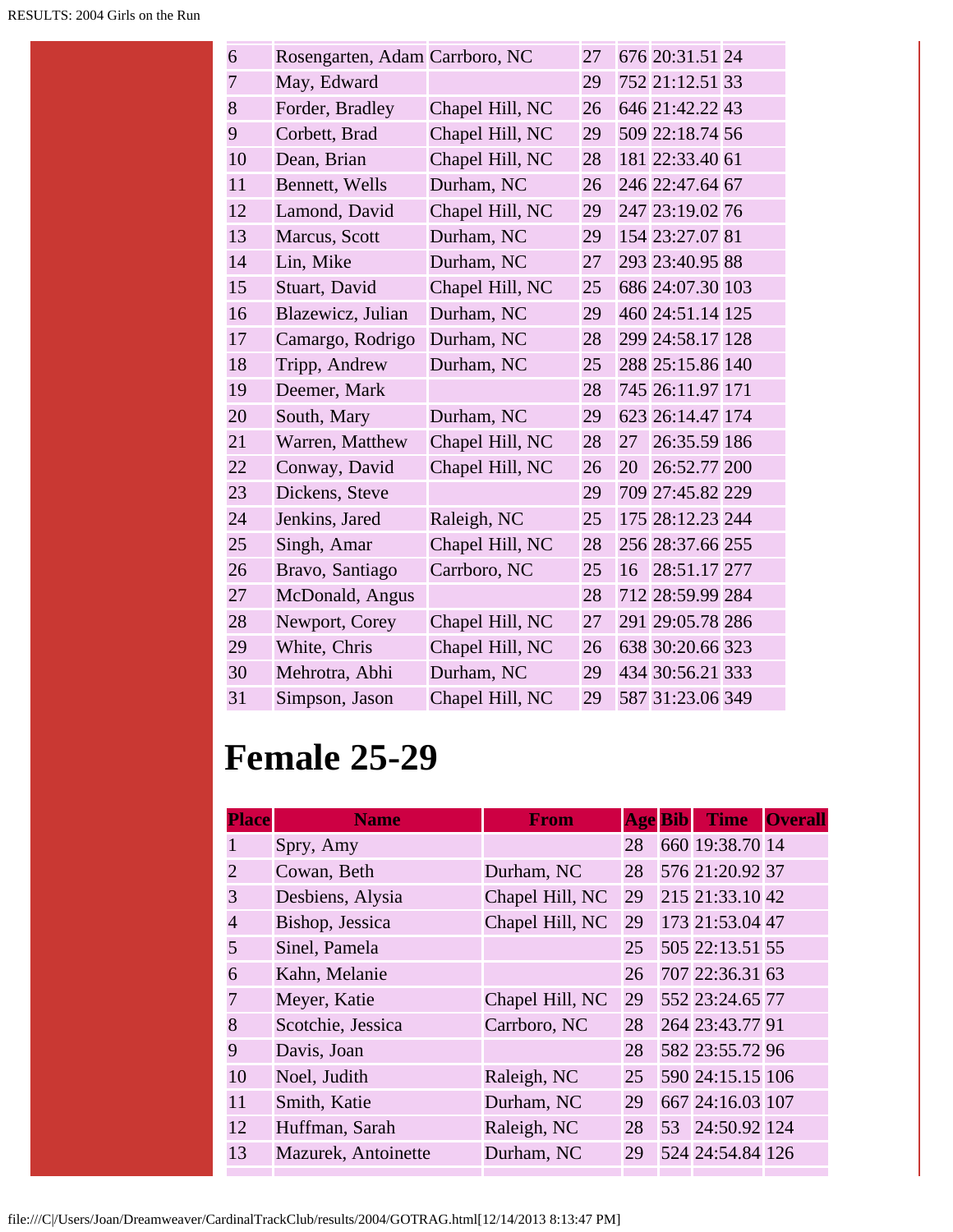| 14 | Stein, Gaby                        |                  | 26 |    | 724 25:15.16 138 |  |
|----|------------------------------------|------------------|----|----|------------------|--|
| 15 | Halter, Jennifer                   | Chapel Hill, NC  | 29 | 11 | 25:15.44 139     |  |
| 16 | Callahan, Cathy                    | Chapel Hill, NC  | 27 |    | 482 25:23.36 147 |  |
| 17 | Dubberly, Jessica                  |                  | 26 |    | 749 25:25.02 148 |  |
| 18 | Grunebaum, Jen                     | Durham, NC       | 27 |    | 679 25:29.65 150 |  |
| 19 | Ely, Kristin                       | Durham, NC       | 26 |    | 292 25:36.44 158 |  |
| 20 | Immediata, Mary                    | Raleigh, NC      | 27 |    | 571 25:44.45 163 |  |
| 21 | Hagewen, Rachel                    | Durham, NC       | 26 |    | 668 25:50.12 167 |  |
| 22 | Poitras, Taylor                    | Chapel Hill, NC  | 28 |    | 684 25:51.92 168 |  |
| 23 | Mattern, Angela                    | Durham, NC       | 26 |    | 265 26:10.29 170 |  |
| 24 | Stern, Michelle                    | Chapel Hill, NC  | 26 |    | 470 26:21.54 177 |  |
| 25 | Feagans, Laura                     | Chapel Hill, NC  | 29 |    | 318 26:33.14 184 |  |
| 26 | Burling, Kelly                     | Durham, NC       | 29 |    | 250 26:40.99 190 |  |
| 27 | Hoff, Melissa                      |                  | 28 |    | 720 26:49.94 195 |  |
| 28 | Miles, Alden                       | Chapel Hill, NC  | 27 | 56 | 26:51.19 197     |  |
| 29 | Moyer, Kerry                       | Chapel Hill, NC  | 29 | 89 | 26:54.46 202     |  |
| 30 | Herndon, Sarah                     | Kensington, MD   | 27 | 73 | 26:56.18 204     |  |
| 31 | Quis, Virginia                     | Chapel Hill, NC  | 25 |    | 475 27:05.04 207 |  |
| 32 | Wickware, Sara                     | Durham, NC       | 25 |    | 294 27:21.32 213 |  |
| 33 | Pieniazkiewic, Heidi               | Durham, NC       | 29 |    | 149 27:33.87 224 |  |
| 34 | Pozo, Janel                        | Chapel Hill, NC  | 25 |    | 240 27:47.46 230 |  |
| 35 | Schroeder, Colee                   | Chapel Hill, NC  | 26 |    | 263 27:47.79 231 |  |
| 36 | Ventura, Jennifer                  | Chapel Hill, NC  | 25 |    | 242 27:50.28 232 |  |
| 37 | Scerba, Amy                        | Chapel Hill, NC  | 25 | 90 | 28:03.88 239     |  |
| 38 | Cameron, Rochelle                  |                  | 26 |    | 603 28:31.17 251 |  |
| 39 | Sarra'lt, Robin                    |                  | 28 |    | 757 28:36.92 253 |  |
| 40 | Prillaman, Laura                   |                  | 25 |    | 167 28:41.41 264 |  |
| 41 | Allen, Andria                      | Cary, NC         | 29 |    | 531 28:53.17 279 |  |
| 42 | Tucker, Jennifer                   | Chapel Hill, NC  | 29 |    | 522 28:54.45 280 |  |
| 43 | Newport, Martha                    | Chapel Hill, NC  | 26 |    | 290 29:00.97 285 |  |
| 44 | Bushnell, Kimberly                 | Durham, NC       | 27 |    | 435 29:09.86 292 |  |
| 45 | Staskal, Daniele                   | Hillsborough, NC | 25 |    | 343 29:11.82 295 |  |
| 46 | Reves, Christy                     | Charleston, SC   | 29 |    | 670 29:29.81 301 |  |
| 47 | Simo, Jessica                      | Durham, NC       | 28 |    | 457 29:43.74 304 |  |
| 48 | Vikberg, Sara                      | Raleigh, NC      | 28 | 54 | 29:49.04 307     |  |
| 49 | Brown, Holly                       | Carrboro, NC     | 28 |    | 108 30:05.44 313 |  |
| 50 | Banner, Lindley                    | Durham, NC       | 27 | 55 | 30:28.56 325     |  |
| 51 | Athens, Marika                     | Durham, NC       | 25 |    | 436 30:35.93 328 |  |
| 52 | Mehrotra, Hetal                    | Durham, NC       | 29 |    | 433 30:54.88 332 |  |
| 53 | Grunewald-Maitison, Amy Durham, NC |                  | 29 |    | 379 31:15.17 343 |  |
| 54 | Nguyen, Angela                     | Chapel Hill, NC  | 27 |    | 486 31:21.29 347 |  |
| 55 | Irons, Elizabeth                   | Durham, NC       | 26 |    | 681 31:48.27 357 |  |
| 56 | Szporn, Elizabeth                  | Durham, NC       | 29 |    | 682 31:49.64 358 |  |
| 57 | Gerard, Lora                       | Chapel Hill, NC  | 25 |    | 183 31:52.13 360 |  |
|    |                                    |                  |    |    |                  |  |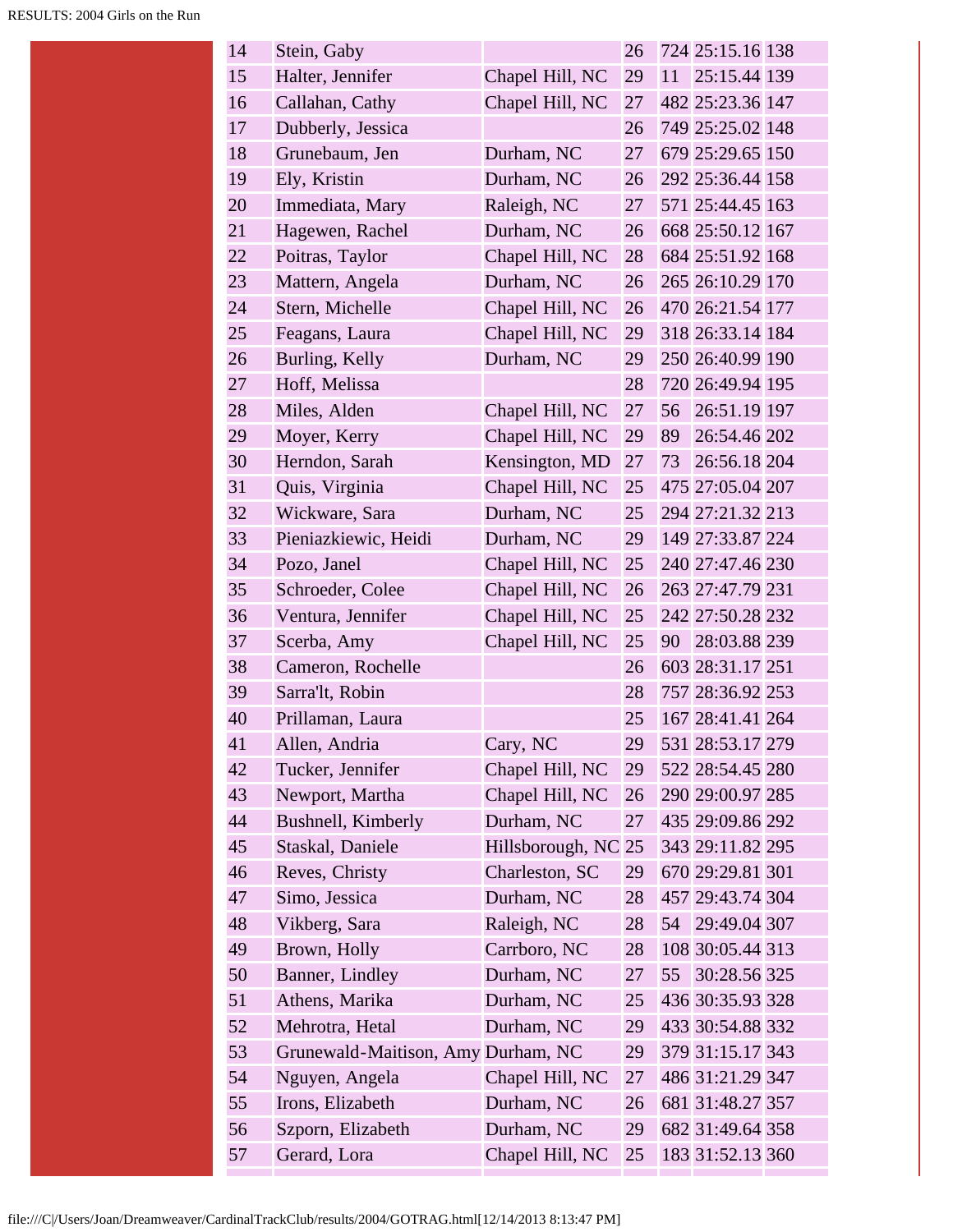| 58 | Palmisciano, Kelly     |                 | 25 |    | 742 32:01.33 363 |  |
|----|------------------------|-----------------|----|----|------------------|--|
| 59 | Mabardy, Sarah         | Durham, NC      | 28 | 95 | 32:03.07 364     |  |
| 60 | Shugart, Katherine     | Chapel Hill, NC | 26 |    | 555 33:08.94 378 |  |
| 61 | Conway, Katie          | Chapel Hill, NC | 27 | 19 | 33:10.35 379     |  |
| 62 | Dowling, Karen         | Cary, NC        | 26 |    | 161 33:11.55 381 |  |
| 63 | Galante, Lisa          |                 | 25 |    | 719 33:13.73 383 |  |
| 64 | Bandera, Cecilia       | Carrboro, NC    | 29 |    | 131 33:28.96 392 |  |
| 65 | Hardison, Jennifer     | Chapel Hill, NC | 29 | 76 | 33:57.26 399     |  |
| 66 | Huckabee, Emmy         | Durham, NC      | 29 |    | 566 34:09.72 405 |  |
| 67 | Konopka, Jennifer      | Chapel Hill, NC | 26 |    | 559 34:11.90 408 |  |
| 68 | Thiel, Debra           | Chapel Hill, NC | 27 |    | 558 34:27.34 409 |  |
| 69 | Cytron, Naomi          | Carrboro, NC    | 27 |    | 116 35:25.35 430 |  |
| 70 | Griggs, Jamie          | Carrboro, NC    | 27 |    | 186 36:00.00 443 |  |
| 71 | German, Crystal        | Raleigh, NC     | 29 |    | 678 36:03.58 444 |  |
| 72 | Johnson, Karoline      | Chapel Hill, NC | 26 |    | 160 38:12.35 479 |  |
| 73 | Pereira, Mariana       | Chapel Hill, NC | 26 |    | 513 38:19.21 481 |  |
| 74 | Decarvalho, Beatriz    | Chapel Hill, NC | 29 |    | 631 38:21.29 482 |  |
| 75 | Stein, Rebecca         | Durham, NC      | 25 |    | 398 39:41.35 497 |  |
| 76 | Fiore, Stacy           |                 | 25 |    | 163 43:48.65 530 |  |
| 77 | Foldesi, Julie         |                 | 29 |    | 737 46:51.87 550 |  |
| 78 | Hunter, Anna           | Atlanta, GA     | 29 | 71 | 46:52.56 551     |  |
| 79 | Parks, Jessica         | Chapel Hill, NC | 29 |    | 673 47:41.32 557 |  |
| 80 | Monclief, Claire       |                 | 29 |    | 708 48:37.85 564 |  |
| 81 | Preble, Mary Lloyd     | Durham, NC      | 26 |    | 494 49:50.19 576 |  |
| 82 | Forti, Alli            | Cary, NC        | 26 | 58 | 50:50.55 583     |  |
| 83 | Vinayagan, Punithadevi | Morrisville, NC | 25 |    | 689 51:12.96 585 |  |
| 84 | Filene, Jill           | Chapel Hill, NC | 28 |    | 736 51:25.07 588 |  |
| 85 | Edwards, Claire        | Durham, NC      | 25 |    | 397 51:53.62 592 |  |
| 86 | Turner, Abby           | Carrboro, NC    | 28 |    | 111 53:22.83 604 |  |
| 87 | Ildebrando, Angela     | Durham, NC      | 27 |    | 579 54:34.62 611 |  |
| 88 | Hush, Leanna           | Chapel Hill, NC | 27 |    | 115 54:38.45 612 |  |
| 89 | Matuk, Liz             | Durham, NC      | 29 |    | 368 55:11.86 622 |  |

**[Home](file:///home.html)** [Le Tour de Carrboro](file:///letourdecarrboro.html) [Results & Records](file:///results.html) [Newsletter](file:///newsletterSignup.html) [Calendar](file:///page/page/8345191.htm) **[Photos](file:///photos.html) [About CTC](file:///about.html)** [Contact Us](file:///contactUs.html)

# **Male 30-34**

| <b>Place</b>                | <b>Name</b>      | <b>From</b>                         |  | <b>Age Bib</b> Time Overall |  |
|-----------------------------|------------------|-------------------------------------|--|-----------------------------|--|
|                             | Eigenrauch, Adam | Durham, NC                          |  | 32 226 15:49.91 1           |  |
| $\mathcal{D}_{\mathcal{L}}$ | Morgan, Nigel    | Carrboro, NC                        |  | 30 630 16:30.18 3           |  |
| 3                           | Page, Jeffrey    | Chapel Hill, NC                     |  | 34 661 17:03.34 5           |  |
|                             | Smith, Brian     | Durham, NC                          |  | 32 666 17:21.92 6           |  |
|                             | Conrad, Jeff     | Hillsborough, NC 34 450 18:54.96 13 |  |                             |  |
| 6                           | Hendricks, Lewis | Chapel Hill, NC 31 162 19:44.71 17  |  |                             |  |
|                             | Felix, Chaz      | Chapel Hill, NC 32 508 19:57.89 19  |  |                             |  |
|                             |                  |                                     |  |                             |  |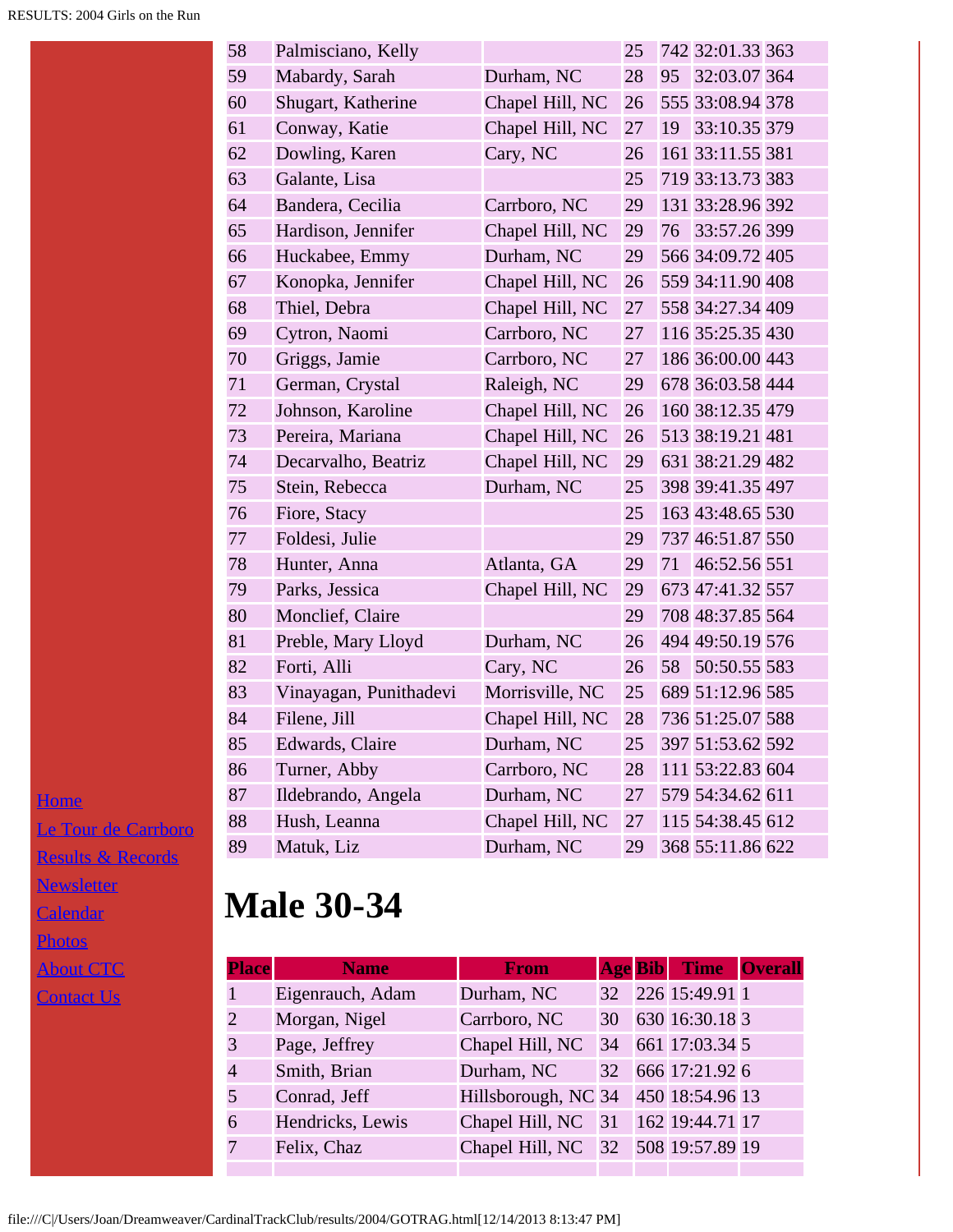| 8  | Samberg, Warren                    | Chapel Hill, NC  | 31 |    | 476 20:10.98 21  |  |
|----|------------------------------------|------------------|----|----|------------------|--|
| 9  | Kane, Patrick                      |                  | 30 |    | 701 20:15.77 22  |  |
| 10 | Womble, Matt                       | Mebane, NC       | 31 |    | 440 20:41.99 26  |  |
| 11 | DiGregorio, Giampaolo Carrboro, NC |                  | 31 |    | 204 20:46.55 28  |  |
| 12 | Andrew, Jason                      | Chapel Hill, NC  | 31 |    | 624 21:20.61 36  |  |
| 13 | South, Andrew                      | Durham, NC       | 30 |    | 622 21:22.06 38  |  |
| 14 | Campos, Alexandre                  | Chapel Hill, NC  | 33 |    | 511 21:52.69 46  |  |
| 15 | Scotchie, Jeff                     | Carrboro, NC     | 31 |    | 229 22:31.46 59  |  |
| 16 | Andrews, Nathan                    | Chapel Hill, NC  | 34 |    | 260 22:31.84 60  |  |
| 17 | Klym, Mark                         | Raleigh, NC      | 34 |    | 303 23:26.71 80  |  |
| 18 | Aou, Mel                           | Durham, NC       | 31 |    | 659 23:39.05 86  |  |
| 19 | Abramzon, Emiliano                 | Durham, NC       | 30 |    | 548 23:43.44 90  |  |
| 20 | Yankee, Chris                      | Durham, NC       | 33 |    | 586 24:17.57 109 |  |
| 21 | Wray, Maury                        | Durham, NC       | 33 |    | 208 24:59.59 129 |  |
| 22 | DeWalt, Darren                     |                  | 34 |    | 702 25:03.19 130 |  |
| 23 | Thompson, Shawn                    | Chapel Hill, NC  | 33 |    | 214 25:06.21 132 |  |
| 24 | Herndon, Ray                       | Kensington, MD   | 32 |    | 74 25:08.75 133  |  |
| 25 | Moyer, Chad                        | RALEIGH, NC      | 32 |    | 114 25:11.86 135 |  |
| 26 | McGee, Reeves                      | Durham, NC       | 31 |    | 687 25:21.39 144 |  |
| 27 | Jones, David                       |                  | 33 |    | 759 25:32.55 153 |  |
| 28 | Bennett, Kyndel                    | Raleigh, NC      | 33 |    | 432 25:48.06 164 |  |
| 29 | Lai, William                       | Durham, NC       | 30 |    | 281 26:29.35 181 |  |
| 30 | Colopy, Joe                        |                  | 33 |    | 714 26:45.30 193 |  |
| 31 | Dominguez, Rafael                  | Chapel Hill, NC  | 33 |    | 143 26:48.68 194 |  |
| 32 | Shiina, Everett                    | Chapel Hill, NC  | 32 |    | 213 27:35.82 225 |  |
| 33 | Beard, Mason                       | Smyrna, GA       | 33 | 78 | 27:42.37 228     |  |
| 34 | Gross, Darryl                      | Chapel Hill, NC  | 33 |    | 451 28:03.30 238 |  |
| 35 | Preble, Kurt                       | Durham, NC       | 30 |    | 495 28:04.88 240 |  |
| 36 | Basinger, Andy                     | Alexandria, VA   | 32 |    | 244 28:07.38 241 |  |
| 37 | Tabor, David                       | Fayetteville, NC | 34 |    | 662 28:07.98 243 |  |
| 38 | Goodridge, Chris                   | Durham, NC       | 34 |    | 441 28:14.05 245 |  |
| 39 | Galloway, Chris                    | Chapel Hill, NC  | 30 | 62 | 28:15.91 246     |  |
| 40 | Einaudi, Peter                     | Chapel Hill, NC  | 34 | 85 | 28:44.22 268     |  |
| 41 | Wolfram, Terrell                   | Cary, NC         | 33 |    | 491 28:47.81 273 |  |
| 42 | Parks, Jason                       | Chapel Hill, NC  | 31 |    | 674 28:48.20 274 |  |
| 43 | Nelson, Derek                      |                  | 30 |    | 744 28:48.65 275 |  |
| 44 | Nicholson, Daniel                  | Morrisville, NC  | 31 |    | 442 28:52.46 278 |  |
| 45 | Sochaski, Mark                     | Durham, NC       | 32 |    | 456 29:08.43 289 |  |
| 46 | Falk, Ian                          | Chapel Hill, NC  | 31 | 81 | 29:08.74 290     |  |
| 47 | Rabiner, Pavel                     | Carrboro, NC     | 32 | 59 | 29:13.84 296     |  |
| 48 | Sedam, Marc                        | Chapel Hill, NC  | 32 | 93 | 30:15.49 319     |  |
| 49 | Hill, Jeff                         | Durham, NC       | 34 |    | 454 32:54.37 377 |  |
| 50 | Stanfield, Mercer                  | Durham, NC       | 32 |    | 220 33:29.37 393 |  |
| 51 | Huckabee, Jimbo                    | Durham, NC       | 31 |    | 565 33:46.94 397 |  |
|    |                                    |                  |    |    |                  |  |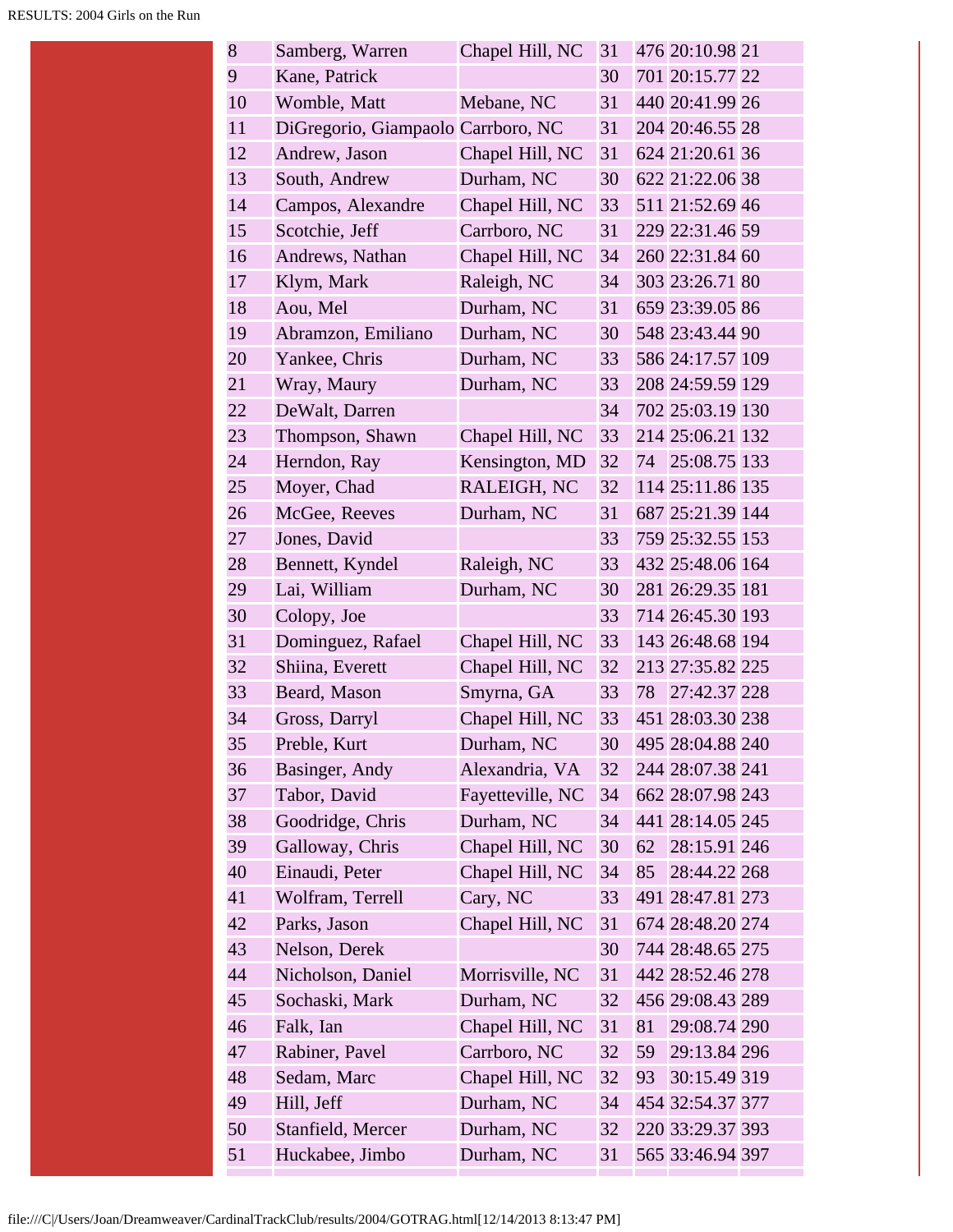| 52 | Galloway, Gary       | Chapel Hill, NC 31 100 34:10.07 406 |  |                     |  |
|----|----------------------|-------------------------------------|--|---------------------|--|
| 53 | Painter, Michael     |                                     |  | 31 741 36:34.64 456 |  |
| 54 | Lyons, Champ         | Birmingham, AL 32 36 36:59.58 467   |  |                     |  |
| 55 | Ide, Larry           |                                     |  | 32 704 38:42.15 490 |  |
| 56 | Kolathur, Srinivasan | Morrisville, NC 31 688 50:51.11 584 |  |                     |  |
| 57 | Armfield, Walker     | RALEIGH, NC 34 272 51:25.38 589     |  |                     |  |

#### **Female 30-34**

| <b>Place</b>   | <b>Name</b>           | <b>From</b>         | <b>Age Bib</b> |    | Time Overall     |  |
|----------------|-----------------------|---------------------|----------------|----|------------------|--|
| $\mathbf{1}$   | Burkert, Stacey       | Durham, NC          | 31             |    | 600 22:26.62 57  |  |
| $\overline{2}$ | Kretchmar, Jennifer   | Carrboro, NC        | 32             |    | 489 23:32.96 83  |  |
| 3              | Berry, Elizabeth      | Washington, DC      | 30             |    | 152 23:49.51 94  |  |
| $\overline{4}$ | Ennis, Jennifer       | Raleigh, NC         | 34             |    | 665 23:56.35 97  |  |
| 5              | Kuniholn, Erin        |                     | 30             |    | 716 24:04.50 100 |  |
| 6              | Peters, Yvette        | Chapel Hill, NC     | 31             |    | 216 24:08.52 105 |  |
| 7              | Miller, Gwenn         | Durham, NC          | 33             | 42 | 24:28.50 114     |  |
| 8              | Leubuscher, Lynn      | Durham, NC          | 34             |    | 557 24:34.15 120 |  |
| 9              | Fraser, Heather       | Durham, NC          | 32             | 69 | 25:14.48 137     |  |
| 10             | Clossick, Tina        | Carrboro, NC        | 32             | 86 | 25:17.03 143     |  |
| 11             | Young, Jane           | Chapel Hill, NC     | 34             | 41 | 25:35.14 155     |  |
| 12             | Lyon, Katie           | Raleigh, NC         | 32             |    | 248 26:13.62 173 |  |
| 13             | Lamberson, Laura      | Hillsborough, NC 30 |                |    | 615 26:25.36 178 |  |
| 14             | Battaglia, Carolyn    | Raleigh, NC         | 32             |    | 671 26:43.32 192 |  |
| 15             | Matzkin, Elizabeth    | Durham, NC          | 34             |    | 526 26:57.11 205 |  |
| 16             | Pretty, Mary Beth     | Morrisville, NC     | 32             |    | 535 27:08.32 208 |  |
| 17             | Hobley, Zara          | Durham, NC          | 31             | 82 | 27:16.39 212     |  |
| 18             | Bennett, Laura        | Raleigh, NC         | 34             |    | 430 27:31.38 222 |  |
| 19             | Beard, Michelle       | St. Helena, CA      | 31             |    | 547 27:40.00 226 |  |
| 20             | Hanley, CE            | Durham, NC          | 32             |    | 519 28:19.34 247 |  |
| 21             | Sarra'lt, Wendy       |                     | 31             |    | 756 28:37.24 254 |  |
| 22             | Wolf, Susan           | Carrboro, NC        | 34             | 75 | 28:50.25 276     |  |
| 23             | O'Shea, Helen         | Carrboro, NC        | 34             |    | 455 28:55.39 281 |  |
| 24             | Ritger, Kathy         | Chapel Hill, NC     | 33             |    | 142 28:57.62 283 |  |
| 25             | Lippincott, Elizabeth |                     | 31             |    | 703 29:29.24 300 |  |
| 26             | Serlo, Asli           | Durham, NC          | 30             |    | 159 29:32.13 302 |  |
| 27             | Wolfram, Tanya        | Cary, NC            | 30             |    | 492 29:44.08 305 |  |
| 28             | Miley, Jill           | Chapel Hill, NC     | 32             |    | 185 29:49.38 308 |  |
| 29             | Basinger, Ashley      | Alexandria, VA      | 32             |    | 243 30:01.18 312 |  |
| 30             | Beard, Amanda         | Chapel Hill, NC     | 31             |    | 148 30:06.96 314 |  |
| 31             | Sedam, Christine      | Chapel Hill, NC     | 33             | 92 | 30:28.92 326     |  |
| 32             | Diaz, Rafaela         | Apex, NC            | 31             | 52 | 31:11.41 337     |  |
| 33             | Taylor, June          | Apex, NC            | 32             |    | 176 31:13.63 338 |  |
|                |                       |                     |                |    |                  |  |

file:///C|/Users/Joan/Dreamweaver/CardinalTrackClub/results/2004/GOTRAG.html[12/14/2013 8:13:47 PM]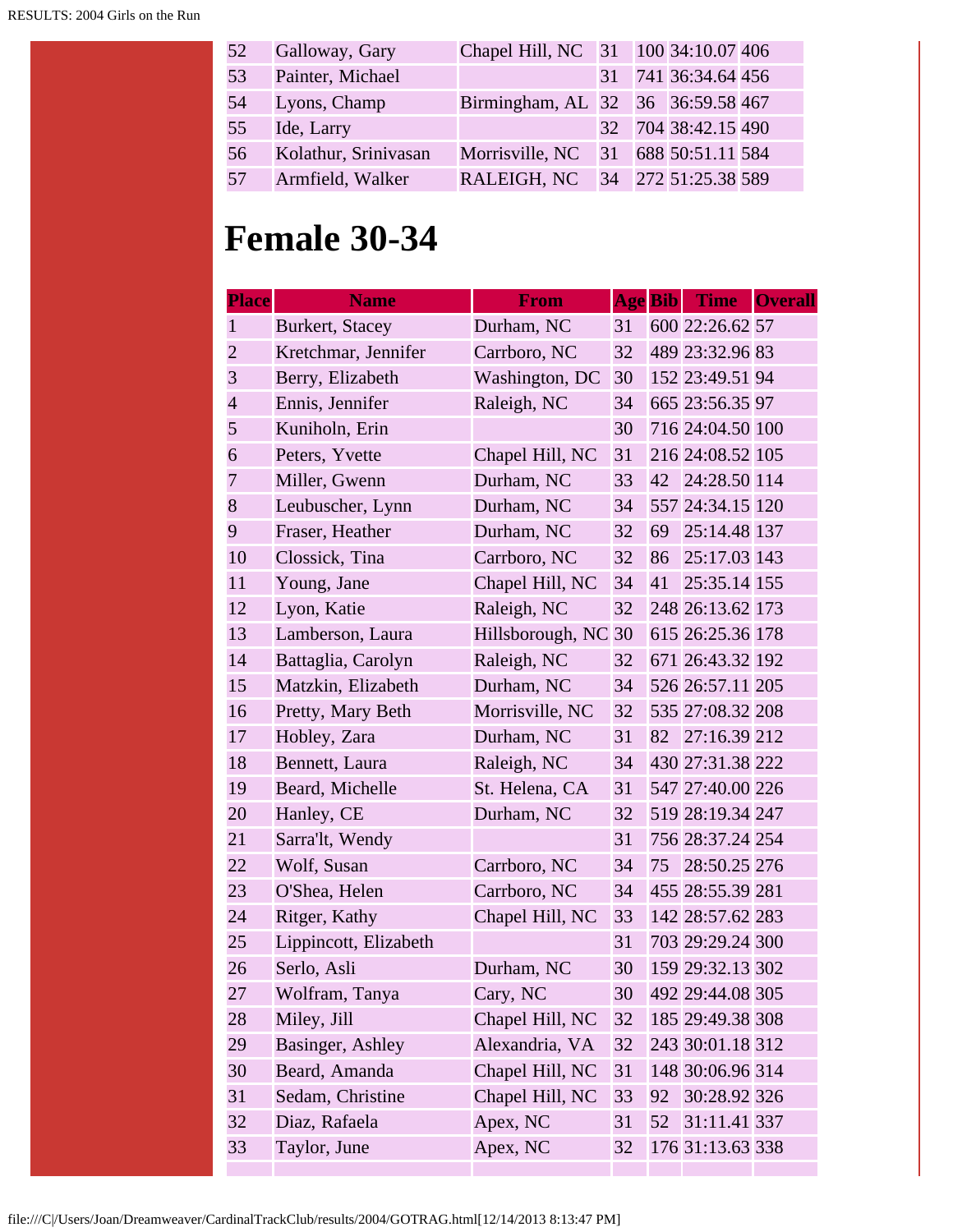| 34 | Addison, Julia                           | Chapel Hill, NC | 31 | 588 31:23.42 350 |
|----|------------------------------------------|-----------------|----|------------------|
| 35 | Riker, Pam                               | Chapel Hill, NC | 31 | 625 32:04.95 367 |
| 36 | Haller-Abernathy, Janeen Wake Forest, NC |                 | 32 | 337 32:06.28 368 |
| 37 | Doerksen, Dana                           | RALEIGH, NC     | 32 | 493 33:11.26 380 |
| 38 | Jones, Carolyn                           | Chapel Hill, NC | 32 | 133 33:11.92 382 |
| 39 | Thirolle, Stephanie                      | Durham, NC      | 33 | 634 34:03.61 403 |
| 40 | Richardson, Karen Anne                   | Durham, NC      | 31 | 633 34:04.34 404 |
| 41 | Galloway, Nicki                          | Chapel Hill, NC | 31 | 101 34:11.60 407 |
| 42 | Moseley, Emily                           | Durham, NC      | 30 | 444 34:32.33 412 |
| 43 | Nguyen, Cristy                           | Durham, NC      | 31 | 577 35:01.40 424 |
| 44 | Buckner, Carolyn                         | Chapel Hill, NC | 34 | 171 35:07.67 429 |
| 45 | Klym, Suzanne                            | Raleigh, NC     | 33 | 304 35:41.56 434 |
| 46 | Irwin, Laura                             |                 | 31 | 758 35:59.23 441 |
| 47 | Daly, Alison                             | Chapel Hill, NC | 30 | 748 36:26.89 451 |
| 48 | Painter, Molly                           |                 | 31 | 740 36:35.62 457 |
| 49 | Sloan, Avery                             |                 | 31 | 739 36:35.90 458 |
| 50 | Roberts, Alison                          | Carrboro, NC    | 31 | 192 36:38.15 459 |
| 51 | Thomas, Shannon                          | Durham, NC      | 30 | 578 36:41.99 463 |
| 52 | Connell, Katherine                       |                 | 31 | 733 36:45.74 464 |
| 53 | Johnson, Carrie                          | Pittsboro, NC   | 31 | 497 38:22.16 483 |
| 54 | Ghanem, Fida                             | Durham, NC      | 34 | 320 38:36.55 489 |
| 55 | Pearson, Stacy                           | Apex, NC        | 31 | 396 45:30.56 536 |
| 56 | Dixon, Terri                             | Cary, NC        | 30 | 351 45:41.38 538 |
| 57 | Amico, Kimberly                          | Raleigh, NC     | 31 | 153 46:04.49 541 |
| 58 | Riley-Graves, Lori                       |                 | 31 | 726 46:26.84 547 |
| 59 | Waddill, Mollie                          | RALEIGH, NC     | 30 | 453 46:40.75 548 |
| 60 | Hauser, Joanna                           | Chapel Hill, NC | 30 | 443 46:41.07 549 |
| 61 | Chen, Sandy                              | Carrboro, NC    | 30 | 743 47:40.83 556 |
| 62 | Allen, Aimee                             | Apex, NC        | 31 | 561 47:53.93 559 |
| 63 | Moore, Cindy                             | Durham, NC      | 31 | 617 49:32.26 574 |
| 64 | Holloway, Chiffonda                      | Gardner, NC     | 32 | 381 50:01.32 577 |
| 65 | McGee, Kara                              |                 | 34 | 735 51:13.80 587 |
| 66 | Crawford, Morgan                         | Raleigh, NC     | 34 | 449 51:51.41 590 |
| 67 | Jones, Jessica                           | Raleigh, NC     | 30 | 228 52:17.16 598 |
| 68 | Landis, Sarah                            | Carrboro, NC    | 31 | 110 53:22.32 603 |
| 69 | Moore-Lai, Deborah                       | Durham, NC      | 30 | 385 54:25.08 607 |
| 70 | Ross, Gillian                            |                 | 30 | 713 54:38.73 613 |
| 71 | Holt, Kay                                | Bear Creek, NC  | 32 | 374 55:39.55 625 |
|    |                                          |                 |    |                  |

# **Male 35-39**

| <b>Place</b> | <b>Name</b> | <b>From</b> |  | <b>Age Bib</b> Time Overall |  |
|--------------|-------------|-------------|--|-----------------------------|--|
|              | Smith, Eric | Durham, NC  |  | 35 527 21:28.65 40          |  |
|              |             |             |  |                             |  |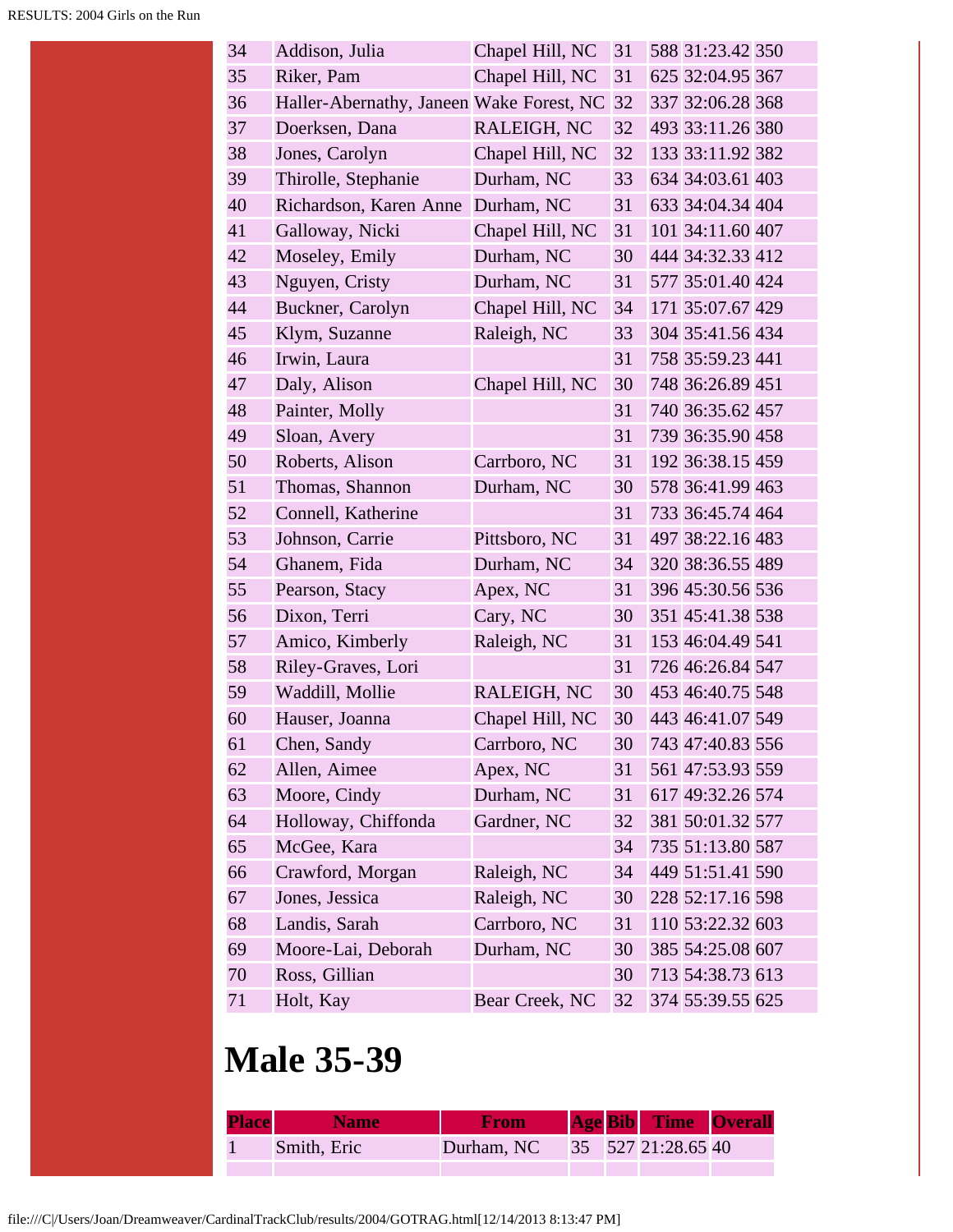| $\overline{2}$ | Crewse, Britt                  | Durham, NC         | 36 |    | 635 21:44.59 44  |  |
|----------------|--------------------------------|--------------------|----|----|------------------|--|
| 3              | Kempson, Otis                  | RALEIGH, NC        | 36 |    | 234 23:07.44 73  |  |
| $\overline{4}$ | Adkins, Thayer                 | Raleigh, NC        | 35 |    | 258 23:16.60 75  |  |
| 5              | Prescott, John                 | Chapel Hill, NC 39 |    |    | 169 23:42.48 89  |  |
| 6              | Rhoades, Mark                  |                    | 35 |    | 584 24:31.41 115 |  |
| 7              | Mendes, Bobby                  | Carrboro, NC       | 35 |    | 239 24:32.87 118 |  |
| 8              | Turner, Mark                   | Chapel Hill, NC 36 |    |    | 750 25:40.59 160 |  |
| 9              | Ribisl, Kurt                   | Chapel Hill, NC 38 |    |    | 481 25:48.45 165 |  |
| 10             | Harris, Walker                 | Durham, NC         | 36 | 98 | 26:40.07 188     |  |
| 11             | Migliaccio, Salvatore Cary, NC |                    | 37 |    | 177 26:51.96 198 |  |
| 12             | Younger, Robert                | Greenwood, CO 38   |    |    | 257 26:53.22 201 |  |
| 13             | Wojnovich, Scott               | Chapel Hill, NC 35 |    |    | 452 28:01.37 236 |  |
| 14             | Rains, Gary                    |                    | 37 |    | 446 28:31.64 252 |  |
| 15             | Brown, Chris                   | Carrboro, NC       | 35 |    | 141 28:43.77 267 |  |
| 16             | Dowdy, William                 | Chapel Hill, NC 38 |    | 39 | 30:18.80 321     |  |
| 17             | Mraz, Paul                     | Chapel Hill, NC 38 |    |    | 241 32:03.96 365 |  |
| 18             | Beard, Jeff                    | St. Helena, CA     | 35 |    | 546 34:03.30 402 |  |
| 19             | Solomon, Chuck                 | Durham, NC         | 39 |    | 118 37:31.11 474 |  |
| 20             | Johnson, Peter                 | Pittsboro, NC      | 35 |    | 498 38:30.60 484 |  |
| 21             | Callanon, Robert               | Chapel Hill, NC 39 |    |    | 338 40:06.20 499 |  |
| 22             | Deberry, David                 | Durham, NC         | 37 |    | 367 54:40.32 616 |  |
| 23             | Newsom, Matt                   | Charlotte, NC      | 38 |    | 122 54:46.22 619 |  |

# **Female 35-39**

| <b>Place</b>   | <b>Name</b>       | From                | <b>Age Bib</b> | <b>Time</b>      | <b>Overall</b> |
|----------------|-------------------|---------------------|----------------|------------------|----------------|
| $\mathbf{1}$   | O'Grady, Mimi     |                     | 38             | 521 19:47.64 18  |                |
| $\overline{2}$ | Smith, Randy      | Chapel Hill, NC     | 36             | 200 22:05.42 51  |                |
| 3              | Pedersen, Susan   | Chapel Hill, NC     | 37             | 554 23:16.09 74  |                |
| $\overline{4}$ | Kinaymu, Harriet  | Durham, NC          | 39             | 458 23:47.23 93  |                |
| 5              | Parker, Donna     | Chapel Hill, NC     | 37             | 261 24:07.04 102 |                |
| 6              | Waller, Ann       | Durham, NC          | 37             | 170 24:25.36 113 |                |
| 7              | Van Sant, Laura   | Chapel Hill, NC     | 37             | 286 24:32.13 117 |                |
| 8              | Conrad, Christine | Hillsborough, NC 35 |                | 549 25:04.91 131 |                |
| 9              | Fasy, Elizabeth   |                     | 35             | 746 25:21.97 145 |                |
| 10             | Agatucci, Kim     | Chapel Hill, NC     | 35             | 601 25:25.72 149 |                |
| 11             | Green, Deborah    | Cary, NC            | 37             | 355 25:35.46 156 |                |
| 12             | English, Julie    |                     | 35             | 705 26:17.33 175 |                |
| 13             | Harris, Peggy     | Durham, NC          | 37             | 97 26:40.64 189  |                |
| 14             | Rankin, Lori      | Durham, NC          | 37             | 193 26:52.38 199 |                |
| 15             | George, Libby     | Raleigh, NC         | 38             | 335 27:22.80 216 |                |
| 16             | Allen, Holly      | RALEIGH, NC         | 38             | 113 27:40.22 227 |                |
| 17             | Mars, Sharon      | Chapel Hill, NC     | 37             | 501 28:24.10 250 |                |
|                |                   |                     |                |                  |                |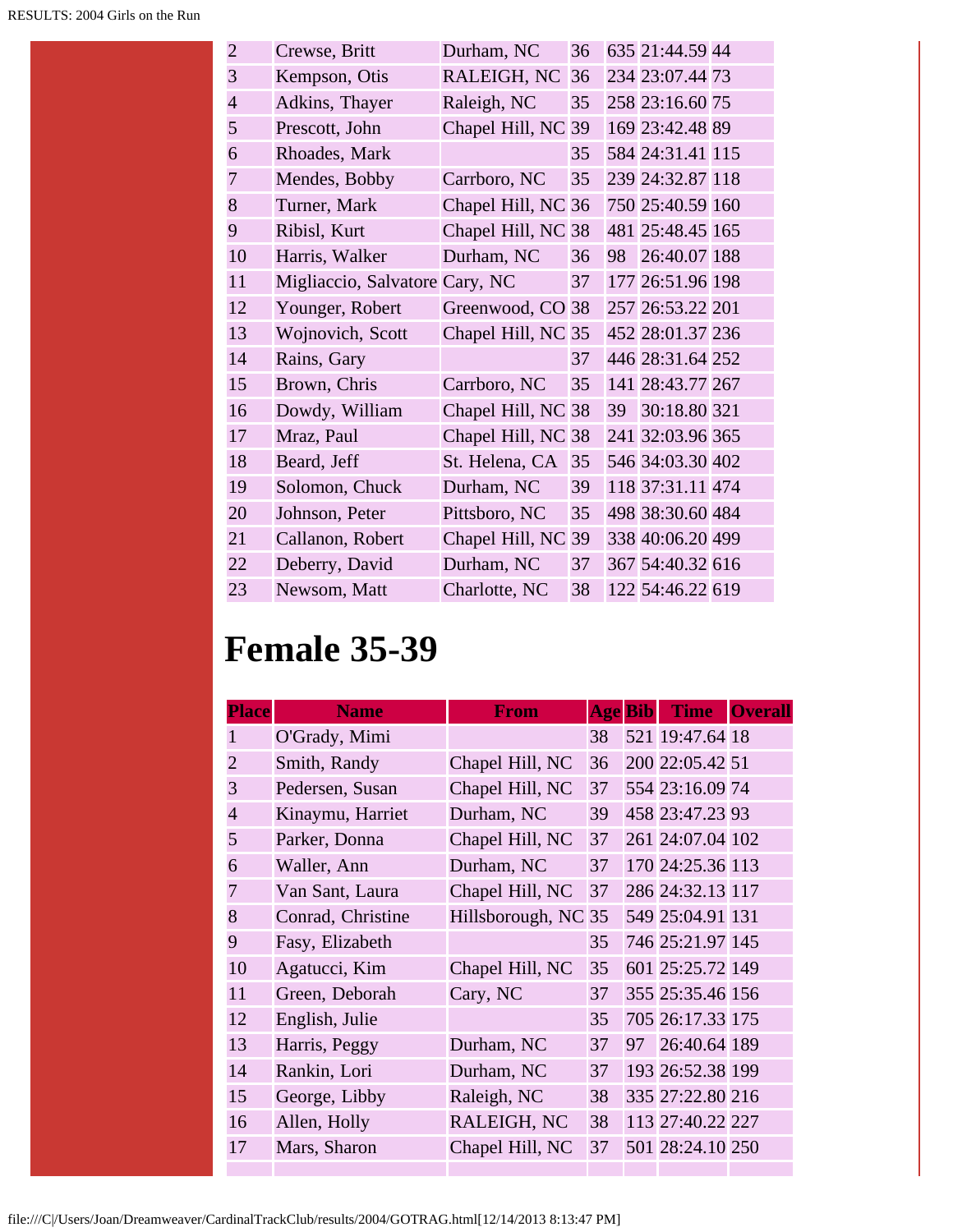| 18 | Riley, Jodi                         | Hillsborough, NC 36 |    |    | 120 29:09.06 291 |  |
|----|-------------------------------------|---------------------|----|----|------------------|--|
| 19 | Loke, Tracy                         | Chapel Hill, NC     | 37 |    | 536 29:10.65 293 |  |
| 20 | Helm-Murtagh, Susan Chapel Hill, NC |                     | 39 |    | 124 29:28.37 299 |  |
| 21 | Barbarin, Isabel                    | Chapel Hill, NC     | 36 | 48 | 29:48.21 306     |  |
| 22 | Lampuri, Jennifer                   | Cary, NC            | 37 |    | 359 29:51.77 310 |  |
| 23 | Harter, Dawn                        | Chapel Hill, NC     | 36 |    | 365 30:13.33 316 |  |
| 24 | Boccieri, Margie                    | Chapel Hill, NC     | 36 |    | 84 30:23.55 324  |  |
| 25 | Wayson, Jennifer                    | Durham, NC          | 38 |    | 473 30:48.06 330 |  |
| 26 | Harris, Chase                       | RALEIGH, NC         | 35 |    | 632 31:07.58 336 |  |
| 27 | Mendes, Nicole                      | Carrboro, NC        | 37 |    | 235 31:14.56 341 |  |
| 28 | Daley, Lisa                         | Chapel Hill, NC     | 35 |    | 197 32:00.26 361 |  |
| 29 | Jenzano, Janine                     | Durham, NC          | 36 |    | 477 32:40.10 373 |  |
| 30 | Davies, Catherine                   | Chapel Hill, NC     | 38 |    | 642 33:26.23 389 |  |
| 31 | Nicoll, Kimberly                    | Chapel Hill, NC     | 39 |    | 496 34:02.16 401 |  |
| 32 | Russo, Joan                         | Cary, NC            | 39 |    | 363 34:56.97 422 |  |
| 33 | Graves, Kelly                       | Raleigh, NC         | 37 |    | 308 35:30.68 433 |  |
| 34 | Sajovec, Richelle                   | Raleigh, NC         | 37 |    | 209 35:55.22 439 |  |
| 35 | Roberts, Angela                     |                     | 35 |    | 312 36:24.47 448 |  |
| 36 | Bunch, Maria                        | Chapel Hill, NC     | 37 |    | 593 36:25.31 449 |  |
| 37 | Gouchoe, Susan                      | Durham, NC          | 39 |    | 370 36:39.74 460 |  |
| 38 | Green, Marian                       | Cary, NC            | 35 |    | 353 37:11.51 471 |  |
| 39 | Woolens, Debbie                     | Raleigh, NC         | 35 |    | 189 37:25.63 473 |  |
| 40 | Schultz, Jill                       | Hillsborough, NC 37 |    |    | 420 40:56.61 508 |  |
| 41 | Connors, Michele                    | Chapel Hill, NC     | 38 |    | 656 41:07.15 511 |  |
| 42 | Mauch, Elizabeth                    | Chapel Hill, NC     | 37 |    | 348 42:46.08 521 |  |
| 43 | Moorman, Lynne                      | Durham, NC          | 38 |    | 412 43:00.54 524 |  |
| 44 | Watkins, Susan                      | Macon, GA           | 38 |    | 231 43:03.04 527 |  |
| 45 | Yankee, Jane                        | Durham, NC          | 35 |    | 585 48:36.66 563 |  |
| 46 | Kolk, Sharon                        | Chapel Hill, NC     | 38 |    | 283 49:22.72 573 |  |
| 47 | Allen, Helen                        | RALEIGH, NC         | 35 |    | 218 52:11.61 597 |  |
| 48 | Deberry, Darlene                    | Durham, NC          | 35 |    | 376 54:39.78 614 |  |
| 49 | Newsom, Martha                      | Charlotte, NC       | 39 |    | 121 54:45.96 618 |  |
| 50 | Yarborough, Lisa                    | Chapel Hill, NC     | 39 |    | 262 55:30.15 623 |  |

#### **Male 40-44**

| <b>Place</b>                | <b>Name</b>                 | <b>From</b>     |    | <b>Age Bib Time Overall</b> |  |
|-----------------------------|-----------------------------|-----------------|----|-----------------------------|--|
|                             | Lang, Mark                  | Chapel Hill, NC |    | 44 672 18:09.26 10          |  |
| $\mathcal{D}_{\mathcal{L}}$ | Prabucki, Bernie            | Durham, NC      |    | 42 106 19:40.24 16          |  |
| 3                           | Kern, Robert                | Chapel Hill, NC |    | 41 725 20:57.10 29          |  |
| $\overline{4}$              | Virgin, Lawrence Durham, NC |                 |    | 44 324 23:05.93 71          |  |
|                             | Smith, Neil                 | Graham, NC      | 43 | 23 23:37.35 85              |  |
|                             | Branton, Mike               | Durham, NC      |    | 43 732 23:39.38 87          |  |
|                             |                             |                 |    |                             |  |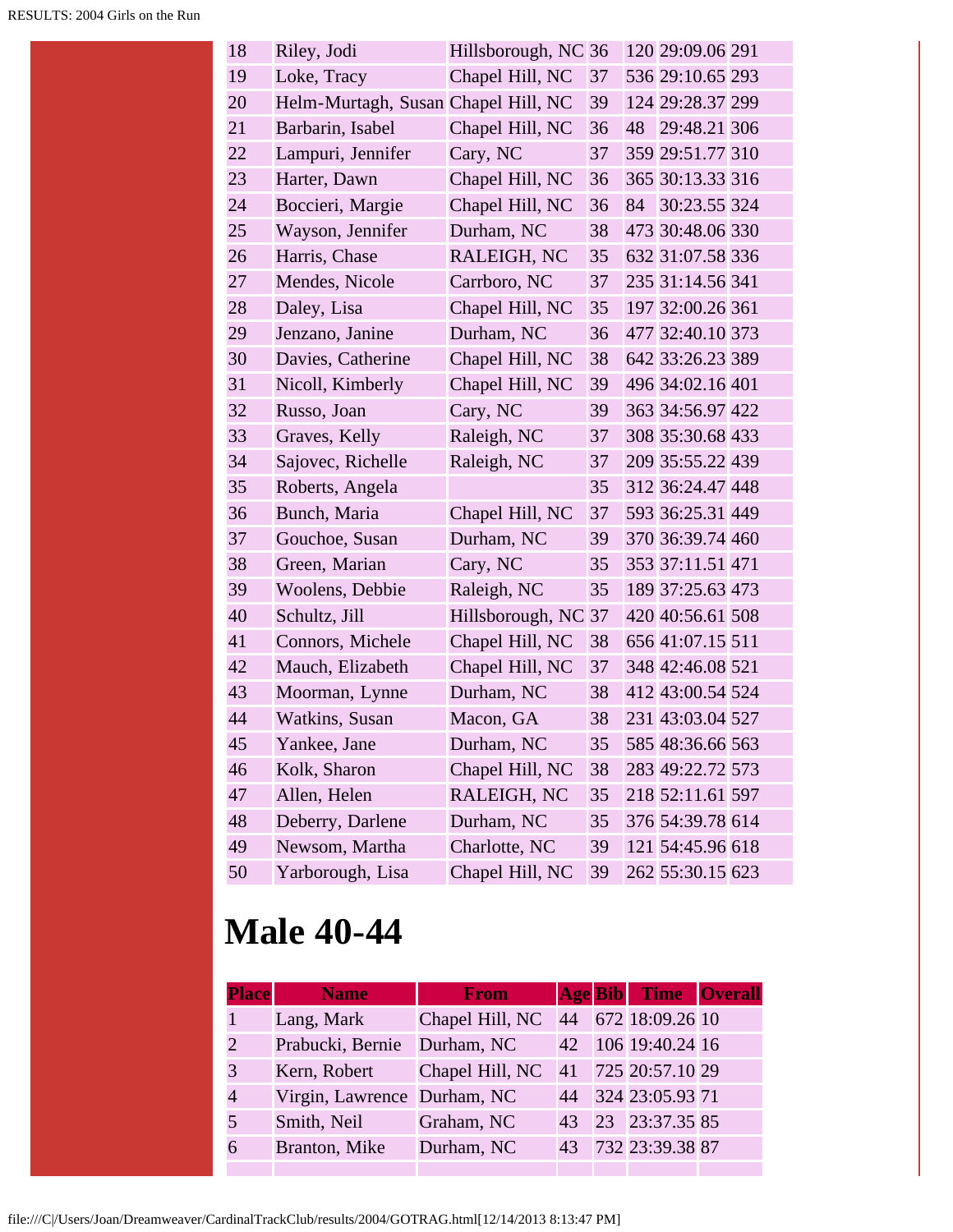| $\overline{7}$ | Kennedy, Rick                | Chapel Hill, NC     | 44 |    | 223 24:16.74 108 |  |
|----------------|------------------------------|---------------------|----|----|------------------|--|
| 8              | Young, Tom                   | Huntsville, AL      | 43 | 66 | 25:31.94 152     |  |
| 9              | Graves, Lee                  | Carrboro, NC        | 44 |    | 728 26:28.79 180 |  |
| 10             | Dempsey, Bert                | Chapel Hill, NC     | 42 |    | 463 27:33.24 223 |  |
| 11             | Hanrahan, Donald Raleigh, NC |                     | 40 | 61 | 27:58.41 234     |  |
| 12             | Finke, Lothar                | Durham, NC          | 41 |    | 295 28:38.20 257 |  |
| 13             | Ferguson, John               | Durham, NC          | 42 |    | 206 28:40.38 262 |  |
| 14             | Grigg, Don                   | Durham, NC          | 40 |    | 401 28:46.51 270 |  |
| 15             | Taylor, Ralph                | Chapel Hill, NC     | 42 |    | 610 31:46.02 356 |  |
| 16             | Warren, John                 | Raleigh, NC         | 41 |    | 447 33:41.44 396 |  |
| 17             | Whitley, Bill                | Chapel Hill, NC     | 43 |    | 415 34:31.90 411 |  |
| 18             | Murray, Brian                |                     | 42 |    | 697 34:56.03 420 |  |
| 19             | Rowe, Tim                    | Chapel Hill, NC     | 42 |    | 156 35:54.69 438 |  |
| 20             | Marr, Tim                    | Chapel Hill, NC     | 43 |    | 574 36:33.63 454 |  |
| 21             | Peterson, Charles            | Hillsborough, NC 40 |    |    | 126 36:34.38 455 |  |
| 22             | Taylor, John                 | Durham, NC          | 40 |    | 222 37:41.61 477 |  |
| 23             | Mani, George                 | Wake Forest, NC     | 43 |    | 331 38:50.92 492 |  |
| 24             | Pittman, Paul                | Cary, NC            | 40 |    | 357 48:02.92 561 |  |

## **Female 40-44**

| <b>Place</b>   | <b>Name</b>        | From               | <b>Age Bib</b> |    |                  | Time Overall |
|----------------|--------------------|--------------------|----------------|----|------------------|--------------|
| 1              | Mabe, Joan Nesbit  | Chapel Hill, NC    | 42             |    | 466 17:37.13 9   |              |
| $\overline{2}$ | Morrell, Karen     | Chapel Hill, NC    | 40             |    | 275 22:01.79 49  |              |
| 3              | Waldrop, Julee     | Chapel Hill, NC    | 44             |    | 129 22:39.27 64  |              |
| $\overline{4}$ | Harkins, Heidi     | Chapel Hill, NC    | 40             |    | 515 23:50.40 95  |              |
| 5              | Padden, Sandy      | Chapel Hill, NC    | 42             |    | 217 24:07.67 104 |              |
| 6              | Coffee, Karen      | Chapel Hill, NC    | 40             |    | 604 25:16.37 141 |              |
| $\overline{7}$ | McKnight, Patricia | Chapel Hill, NC    | 40             |    | 567 25:16.60 142 |              |
| 8              | Williams, Sherrie  | Chapel Hill, NC    | 41             | 21 | 25:36.87 159     |              |
| 9              | Dempsey, Molly     | Chapel Hill, NC    | 42             |    | 464 26:37.01 187 |              |
| 10             | Helton, Margaret   | Carrboro, NC       | 43             | 65 | 27:31.05 221     |              |
| 11             | Perry, Susan       | Sanibel Island, FL | 40             |    | 602 28:01.80 237 |              |
| 12             | Albrecht, Kim      | Raleigh, NC        | 43             |    | 327 28:23.73 249 |              |
| 13             | Malek, Paula       | Chapel Hill, NC    | 41             |    | 502 28:46.92 271 |              |
| 14             | Gleason, Kathleen  |                    | 40             |    | 699 29:27.05 298 |              |
| 15             | Wiegerink, Robin   | Carrboro, NC       | 40             |    | 94 29:36.01 303  |              |
| 16             | Boddie, Tracey     | Cary, NC           | 44             |    | 657 31:16.97 344 |              |
| 17             | Cheng, Sue         | Chapel Hill, NC    | 44             |    | 484 33:31.92 394 |              |
| 18             | Fleming, Leslie    | Chapel Hill, NC    | 44             |    | 372 34:50.79 415 |              |
| 19             | Medley, Tanya      | Durham, NC         | 40             |    | 599 34:51.26 416 |              |
| 20             | Walsh, Carin       | Durham, NC         | 40             | 49 | 34:55.70 419     |              |
| 21             | Miller, Coleen     | Durham, NC         | 41             |    | 523 36:40.02 461 |              |
|                |                    |                    |                |    |                  |              |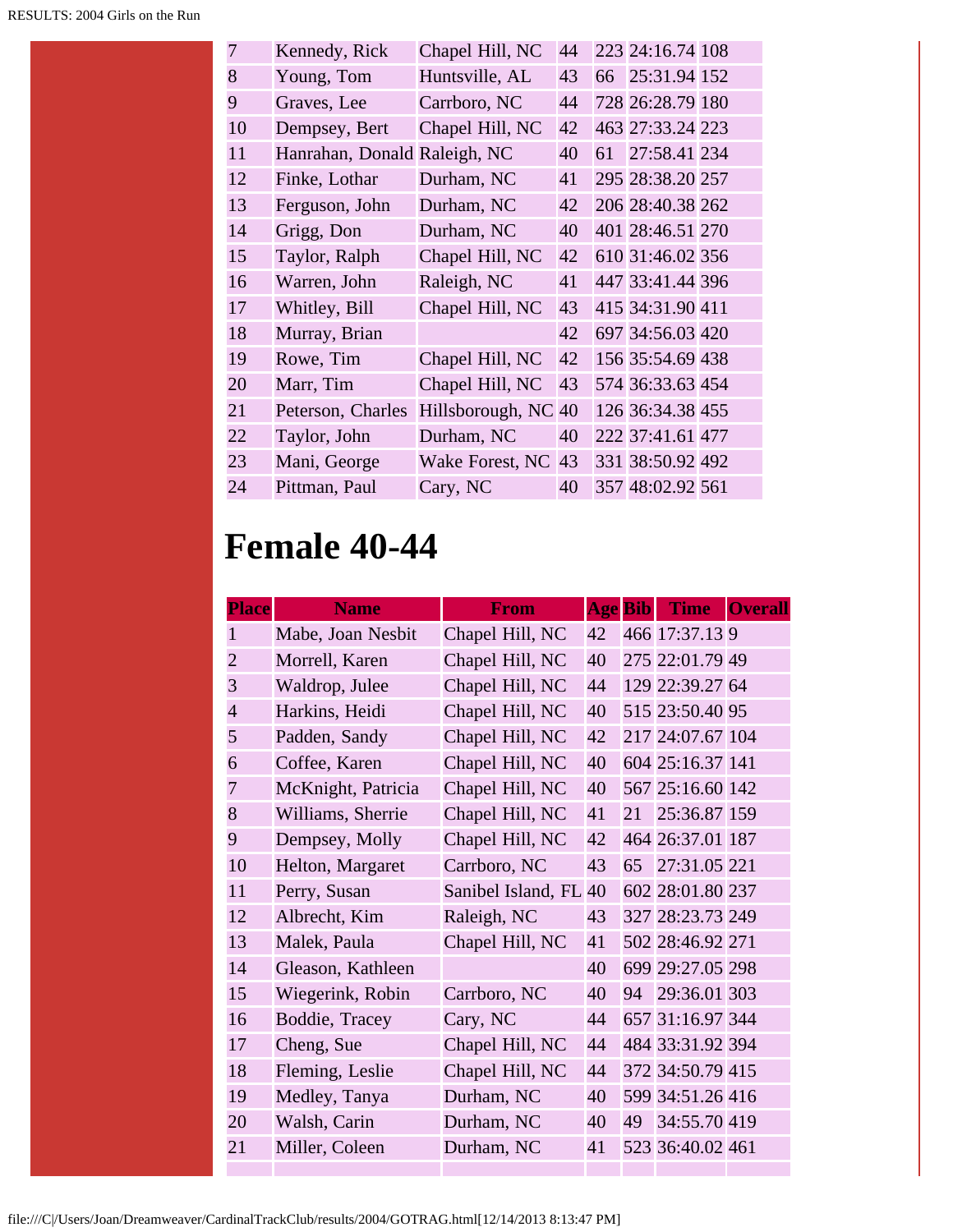| 22 | Taylor, Virginia                     | Chapel Hill, NC |    | 44 611 37:16.93 472 |  |
|----|--------------------------------------|-----------------|----|---------------------|--|
| 23 | Crockett, Chris                      | Durham, NC      | 41 | 342 38:33.14 485    |  |
| 24 | Hobgood, Vicki                       | Durham, NC      | 42 | 407 39:40.45 496    |  |
| 25 | Litcher, Cathi                       | Raleigh, NC     |    | 42 325 41:03.89 510 |  |
| 26 | Johnson, Renee                       | Morrisville, NC | 44 | 26 41:55.12 517     |  |
| 27 | Cartee, Lianne                       | Durham, NC      | 40 | 322 42:04.10 519    |  |
| 28 | O'Loughlin, Kathleen Chapel Hill, NC |                 | 44 | 155 42:45.69 520    |  |
| 29 | Bell, Kathryn                        | Chapel Hill, NC | 40 | 285 50:03.85 578    |  |

# **Male 45-49**

| <b>Place</b>                | <b>Name</b>                  | <b>From</b>           | <b>Age Bib</b> | <b>Time</b>      | <b>Overall</b> |
|-----------------------------|------------------------------|-----------------------|----------------|------------------|----------------|
|                             | Couper, David                | Chapel Hill, NC       | 49             | 225 17:33.19 8   |                |
| $\mathcal{D}_{\mathcal{L}}$ | Gable, Bill                  |                       | 47             | 431 21:13.86 34  |                |
| 3                           | Ritter, Glenn                | Southern Pines, NC 46 |                | 621 21:51.07 45  |                |
| $\overline{4}$              | Atchison, Gregory            | Chapel Hill, NC       | 48             | 429 22:35.35 62  |                |
| 5                           | Carlstein, Ed                | Chapel Hill, NC       | 45             | 607 23:26.40 79  |                |
| 6                           | Hinnant, Ed                  | Chapel Hill, NC       | 46             | 22 23:44.76 92   |                |
| 7                           | Pleil, Joachim               | Durham, NC            | 49             | 695 24:39.13 123 |                |
| 8                           | Jolley, Scott                | Salt Lake City, UT    | 45             | 629 29:06.21 287 |                |
| 9                           | Matsushima, Glenn Durham, NC |                       | 49             | 651 31:39.71 355 |                |
| 10                          | Turner, Don                  | Durham, NC            | 45             | 403 33:17.73 385 |                |
| 11                          | Ambrose, Richard             | Chapel Hill, NC       | 49             | 504 34:55.31 418 |                |
| 12                          | Giarla, Mike                 | Chapel Hill, NC       | 46             | 202 37:53.61 478 |                |
| 13                          | Peden, David                 | Chapel Hill, NC       | 45             | 425 52:05.99 594 |                |

## **Female 45-49**

| <b>Place</b>          | <b>Name</b>                         | From                | <b>Age</b> Bib | <b>Time</b>      | <b>Overall</b> |
|-----------------------|-------------------------------------|---------------------|----------------|------------------|----------------|
|                       | Ivins, Sally                        | Carrboro, NC        | 48             | 245 23:27.64 82  |                |
| $\mathcal{D}_{\cdot}$ | Colburn, Kate                       | Carrboro, NC        | 47             | 437 25:22.46 146 |                |
| 3                     | Bolick, Jan                         | Chapel Hill, NC     | 47             | 469 27:21.72 214 |                |
| $\overline{4}$        | Fountain, Emily                     | Raleigh, NC         | 45             | 302 27:28.01 219 |                |
| 5                     | Murphy, Cheryl                      | Bahama, NC          | 46             | 289 28:40.10 261 |                |
| 6                     | Crimmins, Lynn                      | Cary, NC            | 46             | 360 31:02.34 335 |                |
| 7                     | Phillips, Linda                     | Chapel Hill, NC     | 49             | 545 31:13.89 339 |                |
| 8                     | Merritt, Kathy                      | Chapel Hill, NC     | 49             | 137 31:34.71 353 |                |
| 9                     | Cole, Ruth                          | Hillsborough, NC 49 |                | 550 31:37.30 354 |                |
| 10                    | Daaleman, Elizabeth Chapel Hill, NC |                     | 45             | 613 35:01.65 425 |                |
| 11                    | Kotas, Barb                         | Morrisville, NC     | 48             | 537 40:08.67 500 |                |
| 12                    | Hubbard, Susan                      | Wake Forest, NC 45  |                | 329 41:12.83 514 |                |
| 13                    | Rocamora, Nancy                     |                     | 46             | 316 43:37.99 529 |                |
| 14                    | O'Neal, Elizabeth                   | Chapel Hill, NC     | 45             | 418 48:43.40 566 |                |